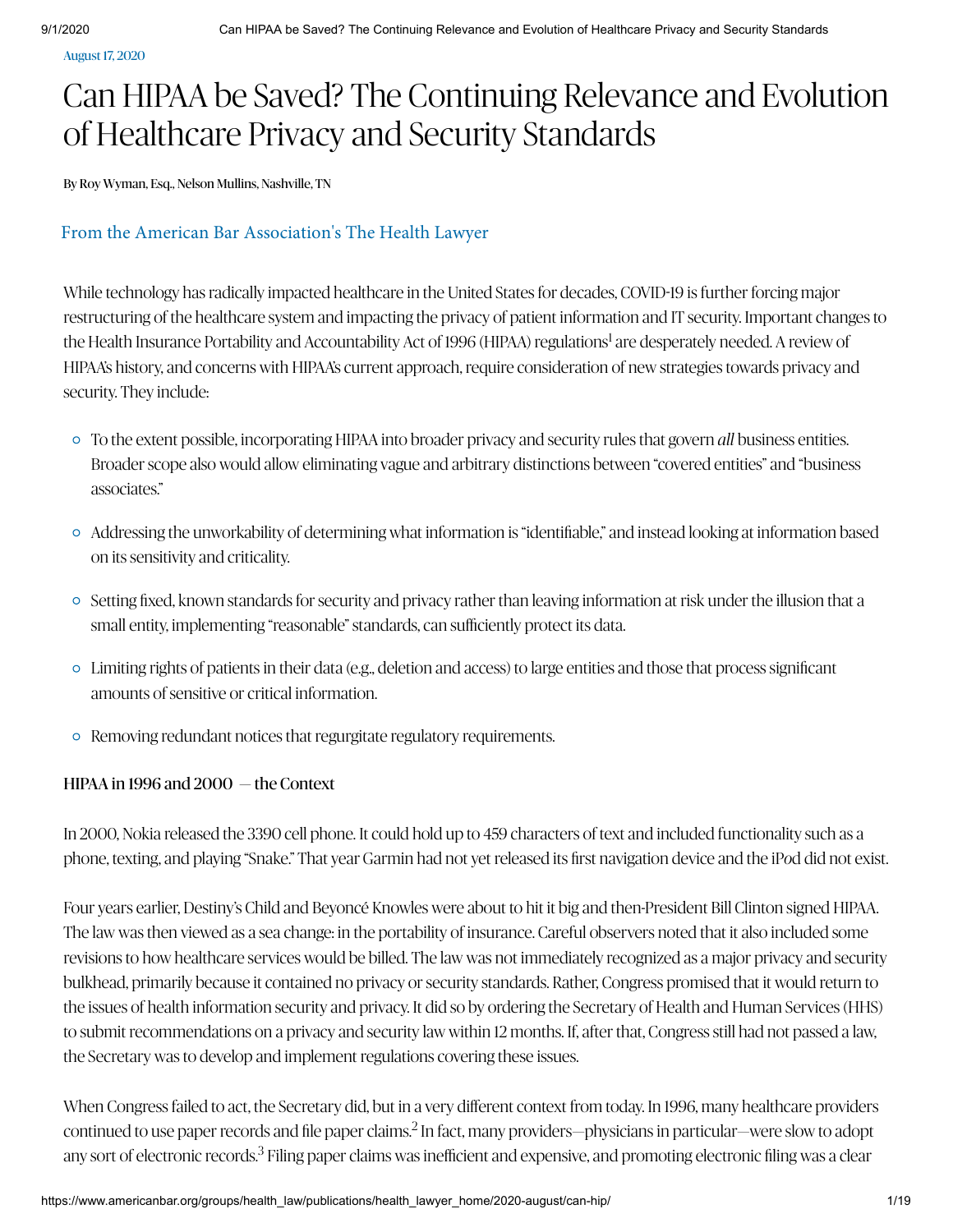goal of the HIPAA legislation. In addition, various health insurance plans required different forms and codes regardless of how those forms were filed. At the time that HIPAA regulations were promulgated, HHS estimated that 400 different formats for Electronic Data Interchanges were in use.<sup>4</sup> By promulgating a single form and set of codes, and requiring that payors accept all claims submitted in that form, a great (but under-reported) success of HIPAA has been the increase in electronic filing, simplification of filing rules, and reduction in costs related to billing. 5

A natural concern arose that the now-promoted electronic transmissions could be intercepted or otherwise used improperly. For example, a criminal might be able to intercept electronic payments from a payor to a provider or sensitive health information intended for the payor.<sup>6</sup> The HIPAA Security Rule  $^7$  provided the first set of standard measures in the healthcare industry specifically addressing the confidentiality, integrity and availability of health information. $^8$ 

A common perception is that prior to HIPAA, privacy was not as significant of a concern as it is today and the privacy provisions of HIPAA were an afterthought.<sup>9</sup> While privacy concerns are almost certainly more "front-of-mind" for individuals today, a look at polling suggests that public support for privacy rights has been strong and consistent since the mid-90's. For example, a *Money Magazine* poll in August 1997 found that 74 percent of the public were "somewhat" or "very concerned" about threats to privacy, and 88 percent of the public favored a privacy "Bill of Rights" that would require businesses to disclose the types of personal information collected and how it would be used.<sup>10</sup> By *non-*contrast, a poll in December, 2019 by Morning Consult of registered voters found that 79 percent of Americans believe that Congress should enact privacy legislation and 65 percent of voters said data privacy is "one of the biggest issues our society faces."<sup>11</sup>

### How HIPAA addressed Privacy and Security

In addressing HIPAA's relevance and future, it is useful to consider its approach, which was part of what is described here as the "First Wave" of privacy and security rules. This wave included HIPAA and the Gramm-Leach-Bliley Act (GLBA),<sup>12</sup> and these laws and/or regulatory schemes<sup>13</sup> are marked by a few, common elements (referenced here as "badges")<sup>14</sup>:

1) Each addresses a specific industry, activity or concern rather than regulating universal activities (e.g., "covered entities" under HIPAA).

2) The restrictions addressed one type of information (e.g., health ("protected health information" or "PHI") or financial information).

3) An attempt is made to keep rules "flexible" such that larger entities would be held to a higher standard than smaller entities or those with simpler activities.

a. Consistent with a "flexible" approach, IT security regulations avoided specific requirements, emphasizing creation of a *process.<sup>15</sup>* Broadly speaking, that process involved at least three elements: a risk assessment; an on-going and evolving risk management plan; and "administrative" safeguards such as naming a security officer and executing agreements with vendors.

b. Where standards were required, the regulators demurred from creating them and looked to existing, independent standards bodies, with adherence often voluntary but with benefits for compliance. For example, the HIPAA Security Rule does not strictly require encryption. It does, however, say that encryption in compliance with standards published by the National Institute of Standards and Technology (NIST) will be considered "secured."<sup>16</sup>

4) Each creates individual rights, for example, for access, amendment of incorrect records, to know of any breaches and accounting of how records were used.

5) Reliance on public disclosure: entities are required to post and provide a Notice of Privacy Practices or a Privacy Policy so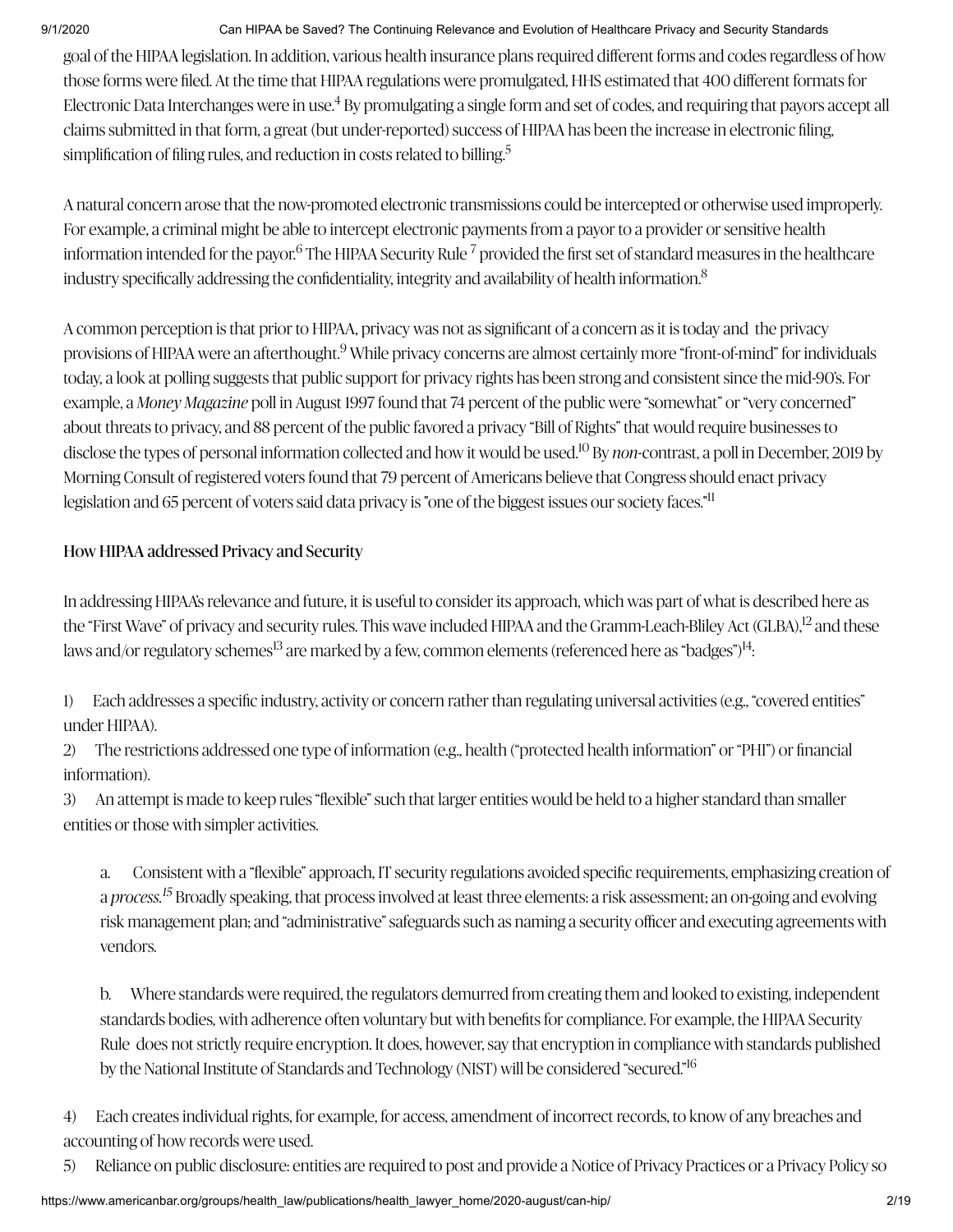that individuals understand their rights and how information is used.

6) No private right of action is created. While individuals may file complaints, only a governmental agency can bring suit or levy a fine for violations.

One element that is omitted from these statutes is a mandatory consent requirement.<sup>17</sup> As such, covered entities may use sensitive information for permitted purposes without the consent of an individual.

# Why are these Concepts Not Working?

It is important to acknowledge that HIPAA is still the law of the land and it has largely worked. Twenty-five years ago, health information was often unprotected except to the extent that paper records created "security by obscurity." Records were largely kept private primarily because of ethical standards and individuals' personal integrity.

Notwithstanding that success, HIPAA has proven to be imperfect from its conception, and it does not always age well, particularly because the world has changed radically on two fronts: the technological and the cultural. On both fronts, the six badges have revealed structural weaknesses.

# The Structural Issues

# *Business Associates*

The first regulatory badge was a limitation of statutes to a particular industry. In the case of HIPAA, the statute was limited to "covered entities," which are defined as healthcare providers, plans and clearinghouses.<sup>18</sup> Immediately, the regulators drafting regulations had a problem — HHS only had jurisdiction over "covered entities." Yet many entities didn't qualify as covered entities but received PHI. HHS could not directly regulate collection agencies, billing companies, record management companies and numerous others that receive PHI.<sup>19</sup> To address this flow of PHI, HHS created the concept of a "business associate," which included any entity that collects, accesses or uses PHI on behalf of a covered entity. It then created an exception to the HIPAA Privacy Rule to permit utilization of business associates so long as the covered entity entered into a "business associate agreement" with each business associate. Though HHS, at the time, $^{20}$  could not directly regulate business associates, it *could* go after the covered entity. HHS thus deputized each covered entity, forcing it to police its vendors.

While Congress attempted to address this oversight in the HITECH Act of 2009, which amended HIPAA, it did so by adopting the regulations' definition of a "business associate." Thus, if a company receives health information *on behalf of* a covered entity, it is subject to HIPAA. If that same company receives health information directly from, and on behalf of a person or entity that is not subject to HIPAA, such as an individual, it is *not* covered by HIPAA. Entities that are not covered entities or business associates can gather, disclose and sell health information without oversight from HIPAA.<sup>21</sup> This historical oddity means that two companies holding the same information are treated differently depending on contractual relationships.

# *Scalability*

The HIPAA Security Rule promised that its requirements were "scalable,"<sup>22</sup> that is, that smaller entities would have lower compliance standards than larger entities. In reviewing scalability, consider two types of costs — direct and secondary. Direct costs include fees for virus software, firewalls, etc. Such costs under the HIPAA Security Rule are scalable to the extent that smaller entities will implement fewer protections or protect fewer assets. A major burden of the HIPAA Security Rule, however, is its complexity, which can impact all covered entities more equally. $^{23}$  The HIPAA Security Rule includes 42 specifications (each either "required" or "addressable") divided into 18 standards and three broad categories. A common perception is that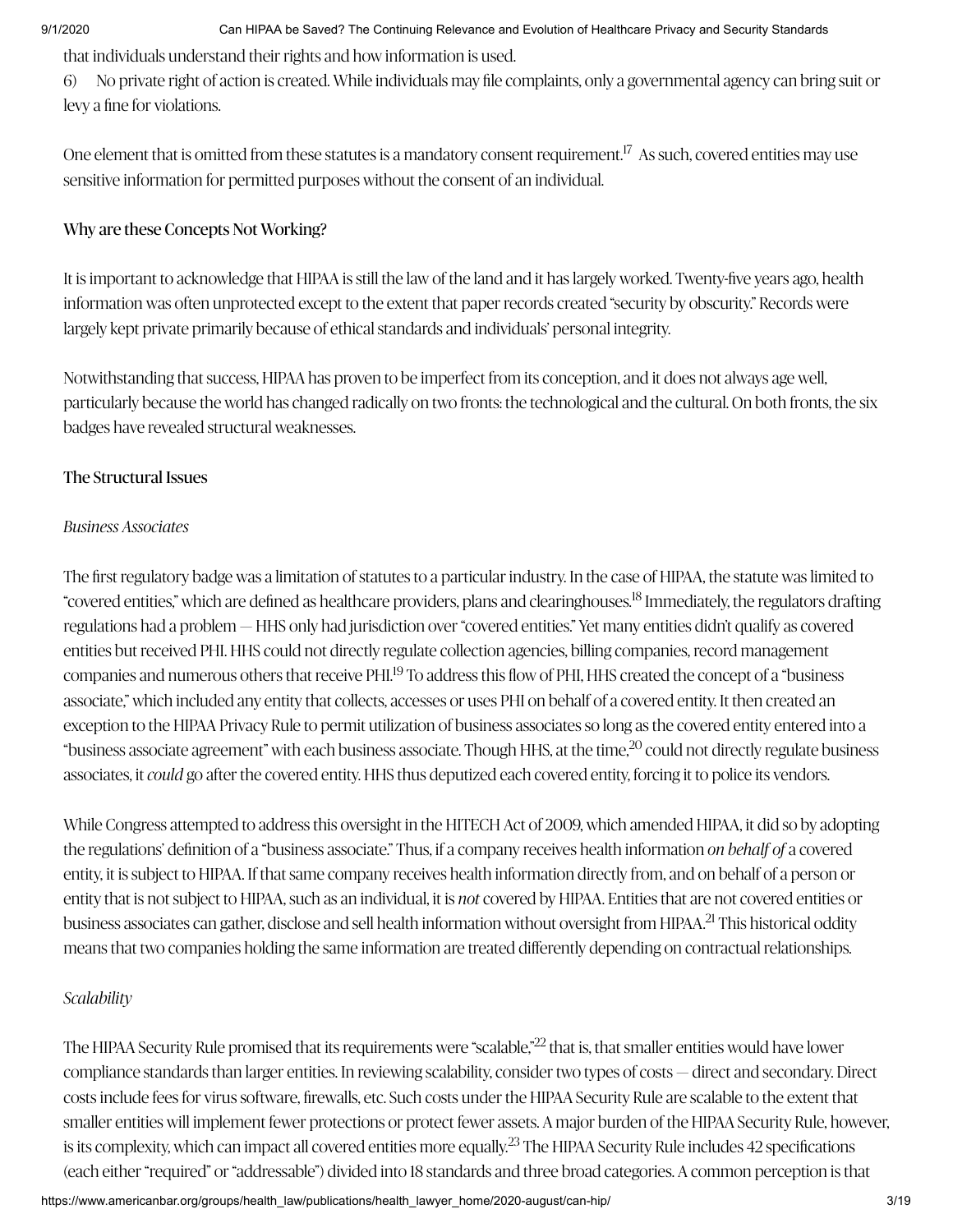covered entities must adopt all "required" specifications and may freely ignore "addressable" specifications. Before considering specifications, the HIPAA Security Rule first requires that entities ensure the confidentiality, integrity and availability of PHI and protect against any reasonably anticipated threats. If an entity adopts only required specifications, but hasn't protected against relevant threats, the entity is not in compliance with the HIPAA Security Rule.<sup>24</sup> Further, if a specification is listed as "addressable," the entity *must* assess whether the specification is a reasonable and appropriate safeguard and either implement the specification or document why it would not be reasonable and often must implement an equivalent alternative measure.

A real-world example illustrates some HIPAA Security Rule shortcomings. Under the section "Administrative Safeguards,"<sup>25</sup> the HIPAA Security Rule mandates adoption of the "security awareness and training" standard. Within that standard are the "Login monitoring" and the "Password management" specifications. No explanation is given for why such elements are considered part of "security awareness and training," as these are most often automated processes. Nor is there an explanation how these standards intersect with "Access control" requirements, which are addressed under both the "technical safeguards"<sup>26</sup> and "physical safeguards"<sup>27</sup> sections. Log-in monitoring is "addressable," and HIPAA allows that an entity might not implement the standard. One wonders what would be an alternative, reasonable approach? Perhaps a pad of paper and pen next to each computer with each employee writing down the time of logging in and out and listing each file accessed? This level of "scalability" has at least two significant weaknesses: (1) it is a trap, luring entities into adopting inexpensive but risky approaches to security that do not meet the requirements of the HIPAA Security Rule; and (2) the secondary costs of understanding all of the requirements, and documenting and implementing reasonable solutions, are significant. One might argue that a mandated solution (e.g., for electronic monitoring of access to systems), while increasing direct costs for some entities, would more than offset those costs by reducing secondary costs of consultants, documentation and training.

These secondary costs have forced healthcare entities to take one of two approaches — either spending large amounts on consultants and legal counsel or taking a "Do-it-Yourself" approach involving slap-dash assessments, pulling documents from the internet, and assuming huge risks.<sup>28</sup> To the extent that assessments, policies, and other documents are not specific to the entity, or apply to a different entity and therefore are not followed, they do not comply with HIPAA.<sup>29</sup>

### *Transparency — Notification*

An additional badge of First Wave rules was a philosophy that favored transparency by requiring publication of privacy policies. In practice, these notices have not proven to be effective: nearly all HIPAA-required Notices of Privacy Practices (NPPs), for example, are substantively identical, parrot the requirements of the regulations, and are generally ignored. By way of evidence, NPPs provide information regarding a number of individuals' rights, yet the utilization of these rights appears to be very low. 30

# The Technological Issues

If today's technology was identical to the technology in 2000, the above issues alone would undermine HIPAA. Drastic changes in technoloy further threaten the edifice of healthcare privacy and security. Look first at historical changes and then at currently developing technologies that undermine HIPAA.

# *Identifiers and Covered Information*

The HIPAA regulations contain a broad definition of "individually identifiable health information," including information that identifies an individual or "with respect to which there is a reasonable basis to believe the information can be used to identify the individual." When such identifiers are combined with health-related information, they become PHI.<sup>31</sup>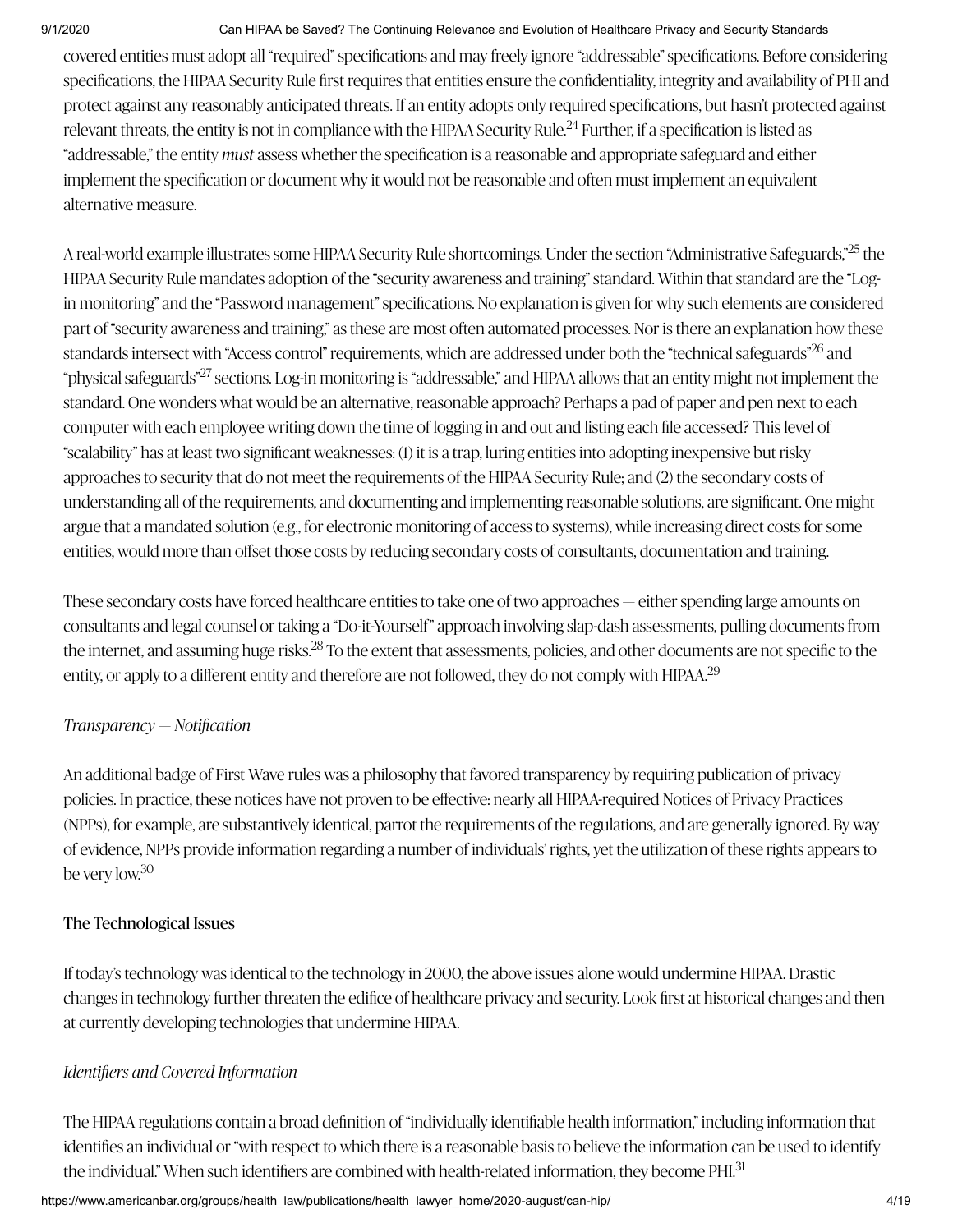Based on this definition, if one removes from PHI either all health information or all identifiers, it no longer meets the definition of PHI and is not subject to HIPAA.<sup>32</sup> The HIPAA regulations provide two methods for "de-identifying" information such that it is no longer PHI (with the corollary that if information meets one of such methods, it was never PHI).<sup>33</sup> Under either standard, there must be "no reasonable basis to believe that the information can be used to identify an individual." The most common method for de-identification, known as the "safe harbor" method,<sup>34</sup> requires removal of 18 identifiers including such anticipated items as names, account numbers, and addresses, as well as some that are more surprising, such as more than the first three digits of a zip code and any element of a date other than year.

In the face of advancing technoloy, the safe harbor method has proven both over-inclusive and under-inclusive. For example, many entities will use data that includes a date of service. If analyzing millions of records for services throughout the United States, with the only "identifiable" information a single date of service, absent unusual circumstances there appears little risk that the information will identify an individual. On the other hand, artificial intelligence and other technologies addressed below make it more likely each day that information with none of the 18 identifiers can be used to identify an individual.

# *Cloud Providers — Poster Children for Over- and Under- Inclusion*

Today, the idea of "cloud computing" seems commonplace and ubiquitous. The concept did not become common until 2006, however, when Google, Amazon and others began using the term to describe accessing software and files on the Web rather than on a desktop. For a decade no one was sure of the extent to which HIPAA governed PHI stored in the cloud. Cloud providers argued that they often were not business associates because in many cases a covered entity or business associate stored only encrypted PHI in the cloud, and the provider by contract could not access, use or disclose the PHI. In 2016, HHS finally settled the matter by determining that cloud providers were business associates, even if just storing PHI.<sup>35</sup> Although cloud providers may complain that they should not be subject to HIPAA absent access to PHI, and it is easy to read this as HHS simply applying a literal reading of the regulations that cover "maintenance" of PHI, beneath the surface are two tensions. First is the weight to be given to the availability of PHI and threats to it. Second is the seemingly capricious nature of HIPAA's definitions where a business can house the exact same information yet be subject to different laws based on internal workings of its customers. These tensions begin with the concept of "availability."

# *Availability — Ransomware and Blockades*

An issue not as widely discussed in 2000, but very relevant today, is the availability of PHI. This issue has been addressed in two contexts by HHS, as it has been forced to deal, sometimes inconsistently, with the issue. While one can argue that HHS' views regarding cloud providers arose from a literal reading of HIPAA rules, HHS did not take a literal approach when addressing the issue of ransomware — malware that encrypts data on a victim's system so that the victim cannot access it. $^{36}$ By a literal reading of HIPAA's regulations, if a ransomware attacker does no more than encrypt a system via ransomware, it actually makes the data "secured ePHI." By this view, introduction of ransomware would *not* appear to create a breach under HIPAA's Breach Notification Rule.<sup>37</sup> HHS in January 2018 addressed the issue in a Fact Sheet<sup>38</sup> and stated, "When electronic protected health information (ePHI) is encrypted as the result of a ransomware attack, a breach has occurred because the ePHI…was acquired (i.e., unauthorized individuals have taken possession or control of the information)…." While the above language is arguably a stretch based on the Breach Notification Rule, it would seem dispositive on the question. The Fact Sheet goes on to state, however, that, "Unless the covered entity or business associate can demonstrate that there is a '...low probability that the PHI has been compromised,:..a breach of PHI is *presumed* to have occurred."<sup>39</sup> Whatever its shortcomings, the Fact Sheet reveals a concern within HHS regarding the availability of PHI. Where access is blocked, a HIPAA breach may be triggered.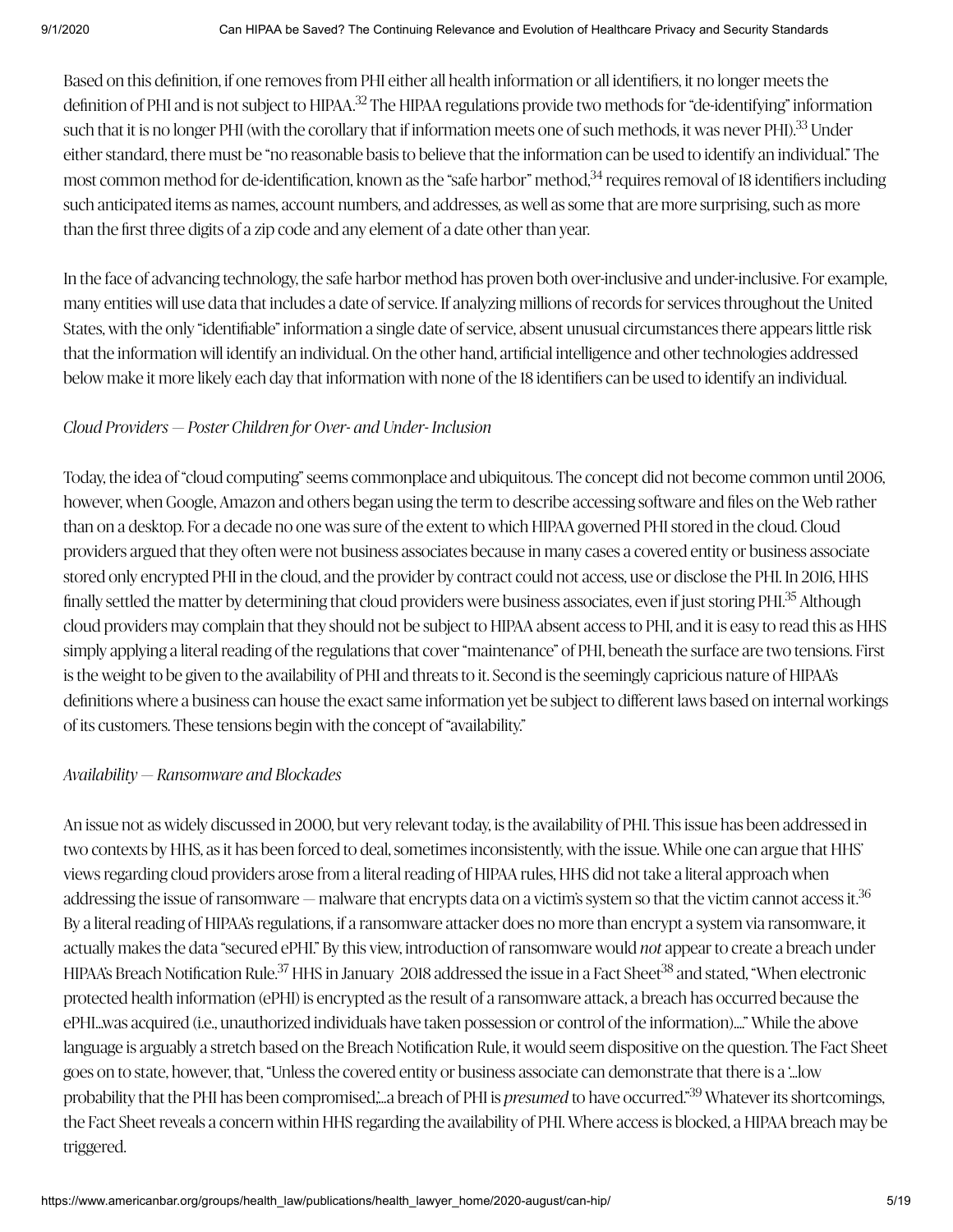Likewise, HHS has taken up the issue of PHI-blocking by business associates. For example, certain cloud providers, claiming that a covered entity owes it money, have refused to allow access to PHI until all amounts are paid. In response, HHS published an FAQ $^{40}$  stating that a business associate may not block access by a covered entity to PHI maintained by the business associate, including for failure to pay all fees due. While one may understand the concern when a cloud provider reduces the availability of health information in order to extract payment, no similar concern is applied where the information is equally sensitive but not health related.<sup>41</sup>

The rise of ransomware, cloud providers and data blocking were not envisioned in 2000 and underscore the need for updated regulations addressing new risks.

## *New Methods of Computing*

Of the many changes in technoloy whose full impact could not be seen when HIPAA regulations were released, among the most significant are those that are likely to have the largest impact over the next decade including distributed ledger technoloy (DLT or "Blockchain"), quantum computing and artificial intelligence (AI)/machine learning. While the impact of each of these technologies on healthcare privacy and security is worthy of its own article, $^{42}$  this article touches on each briefly.

## Distributed Ledgers

Blockchain is best known for being the technoloy underlying Bitcoin. At its heart, most Blockchains can be thought of as layering three levels of technoloy.

At the bottom is a network of connected computers acting as witnesses to any transaction that occurs. This network is a critical part of documenting and approving transactions. For example, if Jane, a member of a network, wishes to transfer one Bitcoin to John, at least 50 percent of all of the members of the Bitcoin network plus one must agree that Jane owns that coin. The advantage of the network is two-fold. First, any "hack" of the network would require hacking more than 50 percent of all of the members of the network. Second, neither Jane nor John needs to go to a central bank or other authority. As such, there is no need to trust any central regulator. The network regulates itself. $^{43}$ 

The middle layer is the protocol software that enables and provides utility to the network. In other words, it creates, in code, the rules connecting and allowing the network and its ledger.

The top layer is the operative software. For example, this is the "Bitcoin" layer that is the digital currency. This layer, however, can be used for many use cases such as just-in-time supplies, instantaneous filing of claims and payments and inventory control assuring that drugs and supplies are not counterfeit. While the potential for Blockchain to solve many issues facing healthcare is enormous, none of this was a consideration at the time of HIPAA regulations. While many legislative attempts to address Blockchain have failed to promote the technology and have unwittingly made its implementation more difficult,<sup>44</sup> HIPAA currently does not preclude most use cases for Blockchain (including the long-sought "holy grail" of accessing electronic health records (EHRs)).<sup>45</sup> Ironically, however, changes in the law could severely limit use of Blockchain. For example, the European Union General Data Protection Regulations (GDPR) <sup>46</sup> and the California Consumer Privacy Act (CCPA) ,<sup>47</sup> both of which are discussed more fully below, make certain Blockchain use cases difficult or impossible.<sup>48</sup> While there is no evidence that such limitations were intentional, the laws were drafted in a manner that was insensitive to the technoloy. There is a danger that revisions to privacy laws, including HIPAA, could similarly endanger Blockchain.

# Quantum Computing -- Encryption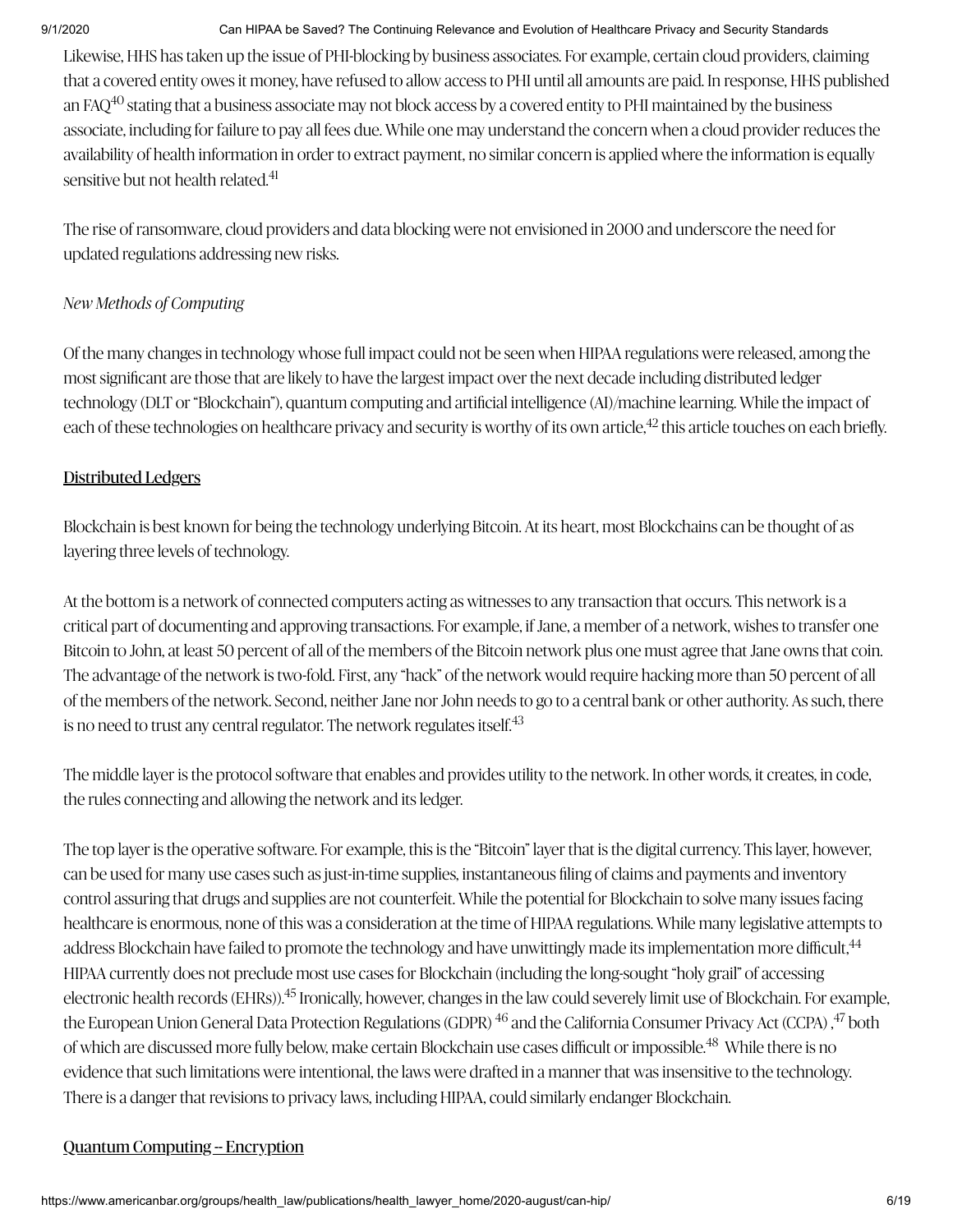To explain quantum computing requires entering a strange world where, for example, electrons can be in multiple places at once while spinning up, down or "not yet determined," and particles that are light years apart in completely different eras can nonetheless affect each other. Further, the impact of quantum computing may not be known for decades. This article therefore will focus on just one aspect of the technoloy: encryption. Traditional encryption involves using a "key" to scramble information on one's computer, which information can be unscrambled by that same key. That "key" is a set of digits sufficiently long that a traditional computer could not, in a reasonable amount of time using reasonable resources, determine what it is. The goal for quantum computers is to be a completely unreasonable computer that can do exactly those sorts of calculations in a ridiculously small amount of time.

The upside to quantum processes is that they hold the potential to make messages and data basically unhackable.<sup>49</sup> The downside is that for any parties not utilizing quantum encryption, current methods would be largely futile to stop quantum hacks. According to a report by the RAND Corporation,<sup>50</sup> such quantum code-breaking could occur in 12 to 15 years. NIST has been reviewing quantum-resistant cryptography, but there is no obvious approach for entities that will not have the wherewithal to adopt quantum solutions. In reviewing how security requirements might adapt to quantum technology, they could, first, mandate encryption and, second, mandate that companies adopt whatever standards NIST or another standardssetting body may propose in the future. In turn, that potential solution reveals a deeper, two-fold structural concern with HIPAA. First, this would undercut the "scalability" model by imposing a very specific, and very high, standard. Second, it underscores the reality within security that there are haves and have-nots. Have-nots, such as small providers, are unable to protect themselves against malicious attacks from haves such as state actors and hacktivist conglomerates.

### Artificial Intelligence and Machine Learning

In several regards, HIPAA is built on an assumption that information can be categorized as identifiable or not identifiable; health-related or not health-related. In 2000, one could make a case that it is known whether there is a reasonable basis to believe that information can be used to identify an individual.<sup>51</sup> Machine learning and the broader enterprise of AI, however, are expert at finding patterns to identify individuals using minimal information.

For example, more than 10 years ago as part of a competition, Netflix released anonymized information including the age, gender, zip code, genre ratings, and previously chosen movies for a large data set. Unexpected to Netflix, security experts showed that such "de-identified" information could be used to identify individuals.<sup>52</sup> Studies have shown that de-identified patient information can be re-identified, $^{53}$  and the growing power of AI has made it easier to identify more patients using less data. As noted above, the most common method for de-identifying information under HIPAA utilizes a very imprecise measure that often can be, by turns, overly restrictive or not restrictive enough. That method does not fully take into account the relative sophistication and intent of parties receiving de-identified information. While most individuals could not reidentify data based on an IP address and browser history, several companies earn a good amount of money doing exactly that. Beyond just re-identifying data, AI has the potential to help track, identify and create profiles of individuals.

While perhaps the stuff of sci-fi, AI also can be seen as an independent intelligence that no individual is fully responsible for. For example, in July 2019 two patent applications were filed for inventions created by AL<sup>54</sup> In a situation where AI, on an open network not owned by a specific entity, accesses or re-identifies PHI, how does HIPAA or any other law identify the relevant "covered entity" or other actor?

### Where do We Go from Here?

### *The Second Wave*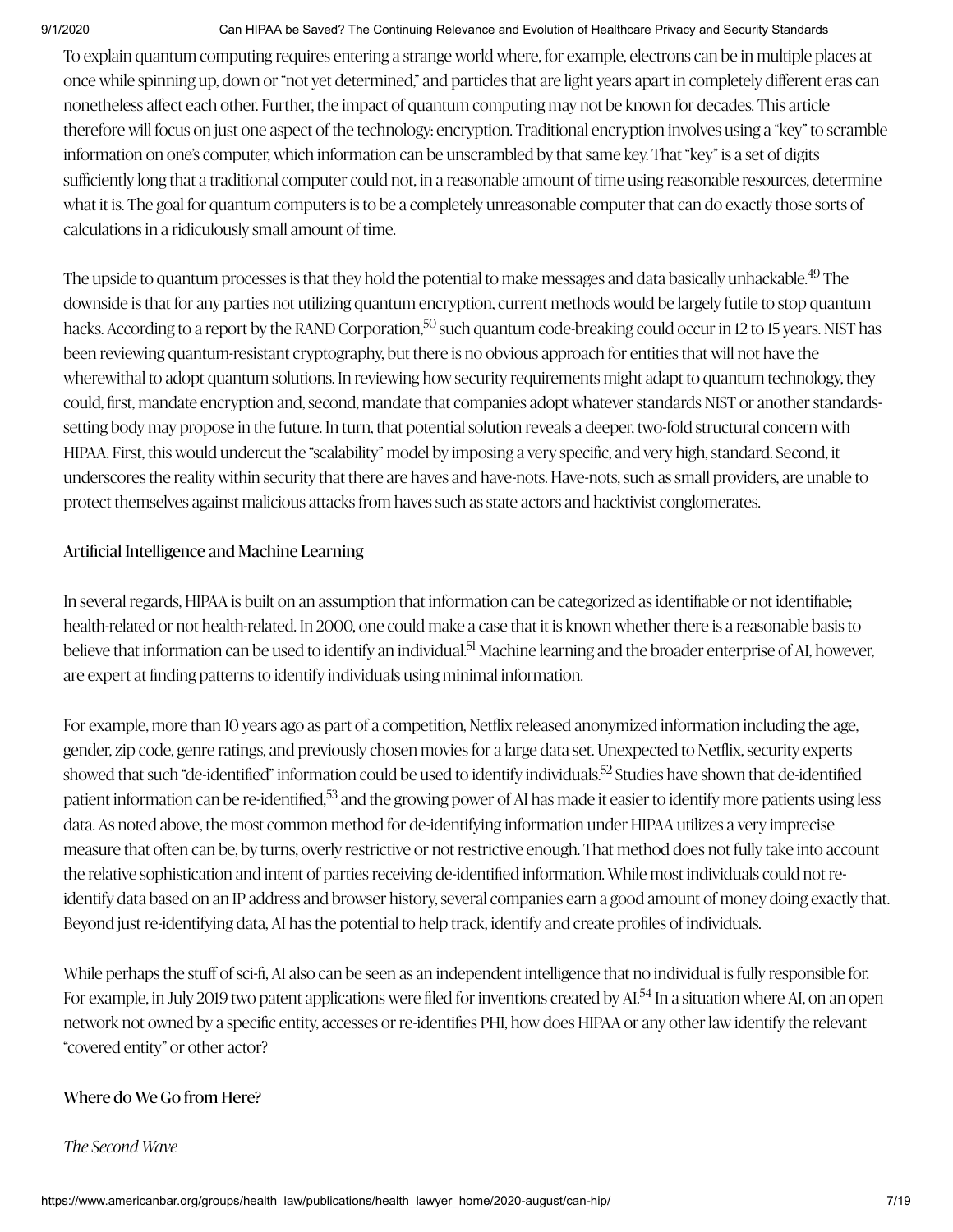While HIPAA, even with its HITECH upgrade, has mostly been locked in amber since 2009<sup>55</sup> (and arguably since 2000), a new, "Second Wave" of privacy and security regulations has swept in, highlighted primarily by GDPR but also including regulations in a number of other countries as well as CCPA and, to a lesser degree, the New York Stop Hacks and Improve Electronic Data Security Act (SHIELD Act).<sup>56</sup> While GDPR contains provisions that would sound familiar to HIPAA aficionados, the basic structure of Second Wave statutes is fundamentally different. As noted above, the First Wave of regulations was marked by several "badges" including:

- 1. Addressing only one industry,
- 2. Restricting specific types of information,
- 3. Prioritizing "flexible" approaches,
- 4. Creating individual rights,
- 5. Requiring public disclosure, and
- 6. Removing private rights of action.

With the Second Wave, only badges 4 and 5 truly survive, though they flourish.

Second Wave rules create a structure of data "controllers" and "processors" ("businesses" and "service providers" under CCPA). While this may sound similar to "covered entities" and "business associates" under HIPAA, the distinctions are important. First, unlike First Wave statutes, GDPR and CCPA are not limited to a particular industry. Further, a "controller" is not defined by whether it collects "personal data," but rather by whether it "determines the purposes and means of the processing of personal data". 57

From this subtle distinction flows numerous consequences. First, there is the potential for "joint controllers," as more than one entity may control the means of processing data. Second, processors may only process personal data on "documented instructions from the controller." The control exercised by a controller is far higher than under HIPAA (e.g., each sub-processor must be approved by the controller). The third implication is a bit more philosophical but no less impactful — the controller must take a much more active role in protecting personal data *from the perspective of the data subject*. For example, under HIPAA, so long as a use or disclosure of information meets an exception, it is permitted. Under GDPR, however, the controller must process data for a specific, explicit and legitimate purpose and the processing must be lawful based on a handful of reasons such as consent or necessity (e.g., performance of a contract). If based on consent, it must be freely given, informed and shown by "a clear affirmative action".<sup>58</sup> For example, in much of the European Union, it is questionable whether an employee may ever give consent, as the power difference between the employee and employer indicates that consent may never be "freely given." Where a type of processing raises a high risk to the rights and freedoms of natural persons, the controller must carry out a "data protection impact assessment" weighing the impact of the processing of personal data.

These requirements do not reveal the "scalability" sought under HIPAA — they are fixed for all entities, regardless of size, doing business in the European Economic Area. 59

By contrast, badges 4 and 5 of the First Wave appear again in the Second Wave, but with much greater force. For example, in addition to rights to amend and receive access to personal data, GDPR and CCPA also provide a "right to be forgotten"(i.e., deletion) and a right to opt-out of sales of information; GDPR also includes a right to object to certain uses of data, to opt out of marketing and to not be subject to decisions based on automated processing. Notice requirements also are made much more burdensome on entities. For example, under CCPA, a business may need to provide a consumer, at various times, with four different notices: a Privacy Policy, Notice at Collection, Notice of Right to Opt-Out and Notice of Financial Incentive.<sup>60</sup>

Finally, unlike badge 6, Second Wave rules sometimes include private rights of action in the event of a breach. GDPR very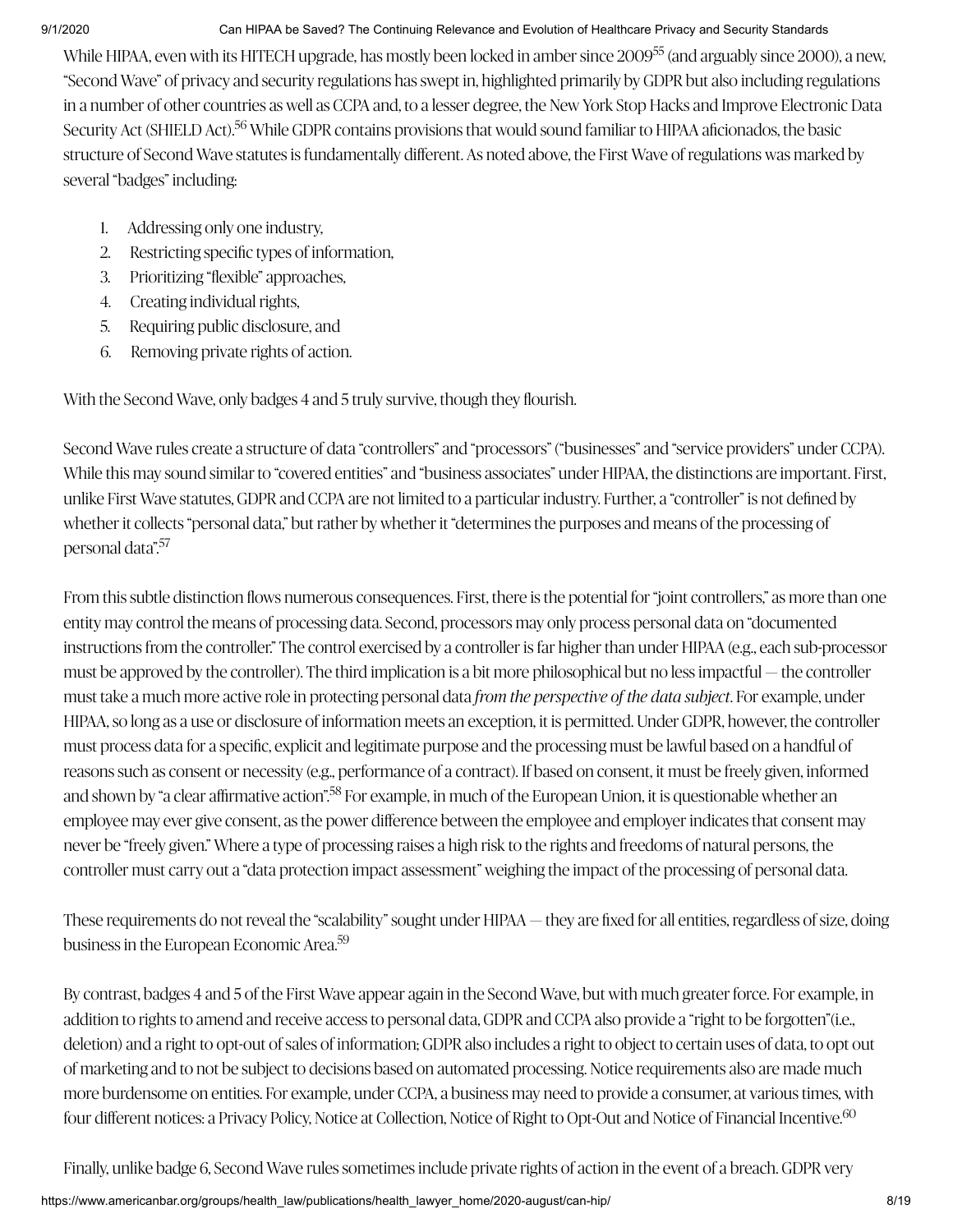much includes such a right, while CCPA permits certain claims for violation of security provisions.

### *Current Federal Bills and Fixing the Current Rules*

Facing the limitations of First Wave laws, particularly their limited scope, some U.S. states have introduced, and California has passed, general privacy bills. Rather than simplifying the current network of complex and conflicting laws, these bills threaten to create an additional patchwork of inconsistent requirements such that a company doing business across the country could be hampered in attempting to apply a single compliance program. For this reason, with the prompting of privacy and security rights groups as well as some larger corporations, Congress has introduced or discussed several bills attempting to address privacy and security.<sup>61</sup> While they have significant differences, they all share similarities and many elements of the Second Wave statutes.

While each of these bills will be subject to revision, in reviewing their tone and approach, consider whether they address the weaknesses identified above within HIPAA. If not, stakeholders may need to consider alternative approaches.

### 1) Jurisdiction—Who's Covered?

The first badge of First Wave rules was their limitation in scope — only certain industries were covered. The proposed federal bills offer a broader approach but still with limits that could create arbitrary distinctions. For example, S.2986, the Consumer Online Privacy Rights Act (COPRA) and S.3456, Consumer Data Privacy and Security Act of 2020 (CDPSA) would cover, for the most part, any entity that is subject to the Federal Trade Commission Act $^{62}$  (generally, any entity other than financial institutions, common carriers, air carriers and those subject to the Packers and Stockyards Act), and neither would preempt HIPAA or GLBA.<sup>63</sup> As such, these bills would leave HIPAA in place, but could cover personal information held by a HIPAAcovered entity that is not health information. This would leave two tiers of "covered entities" with very different requirements under both privacy and security. For example, security requirements for "covered entities" under these bills is likely to be less clear than under HIPAA. Allowing HIPAA (and GLBA) to exist alongside a broader privacy bill neither resolves current issues with HIPAA nor creates a single set of rules for all entities to meet.

This bifurcated regulatory scheme does not address the situation of vendors working across industries such as those poor<sup>64</sup> cloud providers described above who do not access PHI yet are business associates under HIPAA. Which entities qualify as business associates is the result of an historical oddity, and the proposed regulations do not address the situation where two companies with exactly the same information may be treated differently depending, for example, on whether it contracts with an individual consumer or a physician. Second Wave rules do not address this concern but rather enshrine it in the distinction between "controllers" and "processors." 65

*An alternative:* In contrast to Second Wave approaches, one might recommend that any re-writing of HIPAA or other rules cover all business entities and ignore relationships among them (e.g., who is controlling the data or on whose behalf the entity is acting). A focus on the types of information held or accessed and how it is used and disclosed could give greater clarity, simplify drafting and reduce secondary costs relating to mandatory contracting between entities.

### 2) Identifying the Identifiable

The second "badge" was that covered data is limited to identifiable information of a particular type (e.g., identifiable health information). This approach tends to put unwarranted faith in understanding what information is "identifiable" while drawing arbitrary lines between what is protected because of its category and not protected, though sensitive. Most of the proposed bills take the approach of GDPR and CCPA by protecting information that identifies, or is linkable to, an individual. $^{66}$  Any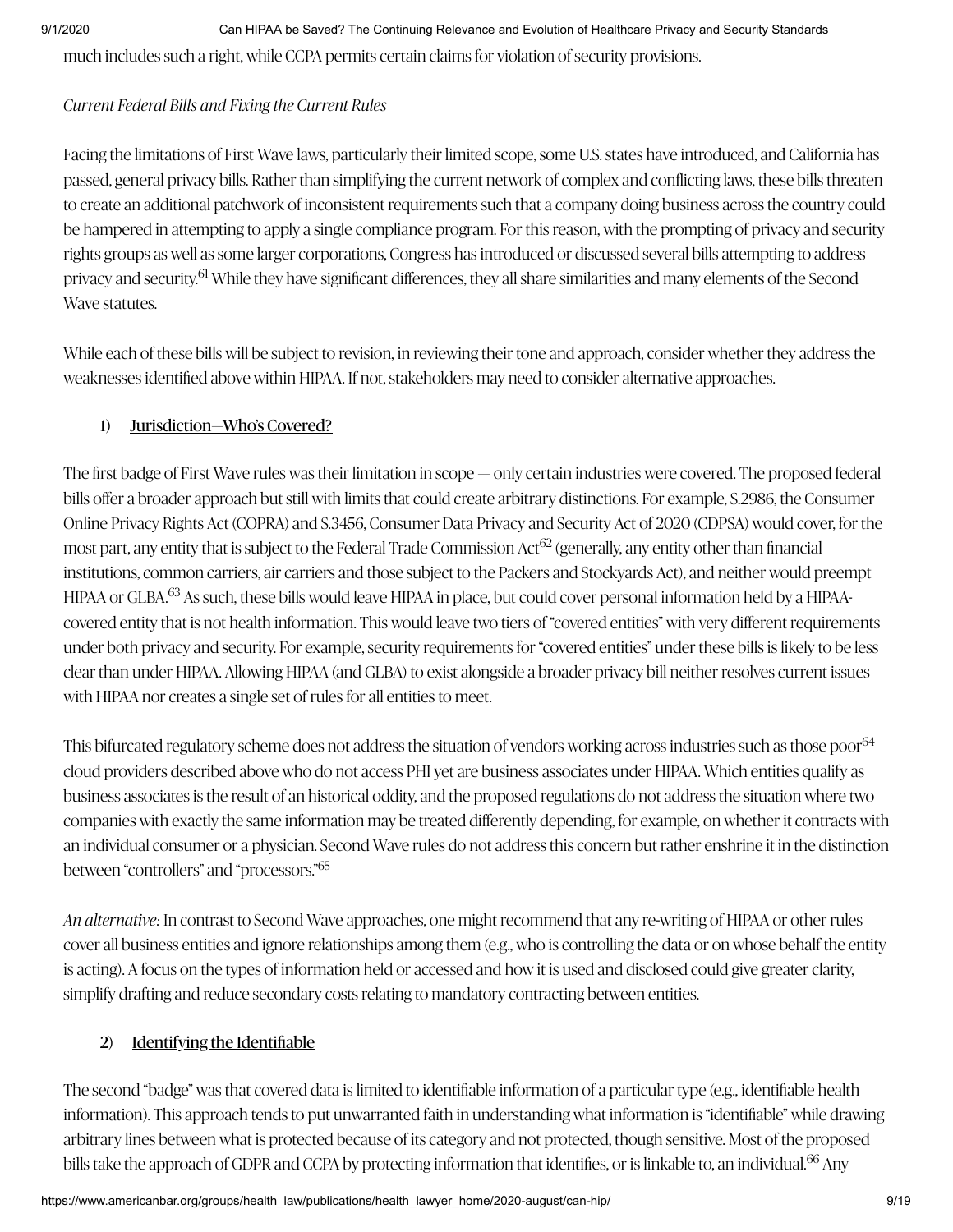information that can be used on its own or in combination with other information to identify the individual is "linkable." This definition is of little use today and likely of less use tomorrow. As noted above, in the "right" hands, information without obvious identifiers may still identify an individual: if not now — one day soon. Much information that is linkable to an individual, in the typical company's hands, cannot be used to identify anyone, and very few may know when the day has come that certain pieces of information are sufficient to identify a person. Definitions for protected information in the proposed bills remain vague, as what information is covered can shift by the day, depending on the ability of various technologies to identify individuals using less information.

*An alternative:* Any attempt to regulate data based on whether it contains certain "identifiers" is a fool's errand. Therefore, the best approach may be counter-intuitive — to give no firm definition of personal data or "de-identification" based on the information itself. (A definition of "identifiable" PHI could be retained as a type of "anti-safe harbor" — information that is automatically considered identifiable). If all entities are covered by a single statute, information could be limited based on its use rather than its nature (for example, limitations on robocalling do not depend on defining "identifiable" information). If Company A discloses information to Company B, and that information is identifiable to Company B, the best approach may not be to limit the sharing of information but the use of information by Company B.<sup>67</sup>

### 3) Scaling Scalability

The third badge involves security requirements that promise to be flexible and scalable, but that nonetheless create uncertainty and expense. The proposed federal privacy bills as currently drafted do relatively little to address IT security. $^{68}$  To the extent that they address security, they are in line with GDPR, which requires "reasonable administrative, technical, and physical safeguards,"<sup>69</sup> or similar language, that should take into account the size, complexity and resources of the entity and other variables. The concern, however, is that sophisticated actors will continue to prey upon smaller entities for whom "reasonable" security will be completely insufficient to protect sensitive information. "Scalable" approaches do not work today and will be a recipe for security disasters moving forward.

*Two alternatives:* Though the thought is deeply uncomfortable, the current model simply cannot address current and future security risks. Sadly, alternative options could require radical shifts in how security is viewed and handled. Here are two such options:

 i. In the face of computers that are growing in power daily, the promise of quantum cryptography, and a growing gap between haves and have nots in IT security, society and legislatures may acknowledge that IT security is largely an illusion and the HIPAA Security Rule emperor has no clothes. Under this approach, the government would stop attempting to protect all identifiable data, and data that is too voluminous or common to protect simply will not be protected. For data that is truly sensitive or critical (e.g., critical to national security or the release of which could cause death, physical injury or widespread harm), the government would undertake to provide sufficient security by hosting the data itself and limiting access, and would also provide minimum standards and certifications for individuals and companies that chose to host the data themselves.

ii. A second option would be for regulators to set bare minimum standards to protect data and require that all entities holding data on behalf of others, or for business purposes, meet that level. For smaller entities that hold sensitive information or information that is critical for the broader community, the government would either subsidize their security efforts or force them to combine with other entities for their common support.

Neither of the above proposals is likely to be popular, particularly within certain sectors. Depending on one's views, they may be considered either leftist or reactionary. Of course, alternatives would be greatly welcomed, but are currently lacking. The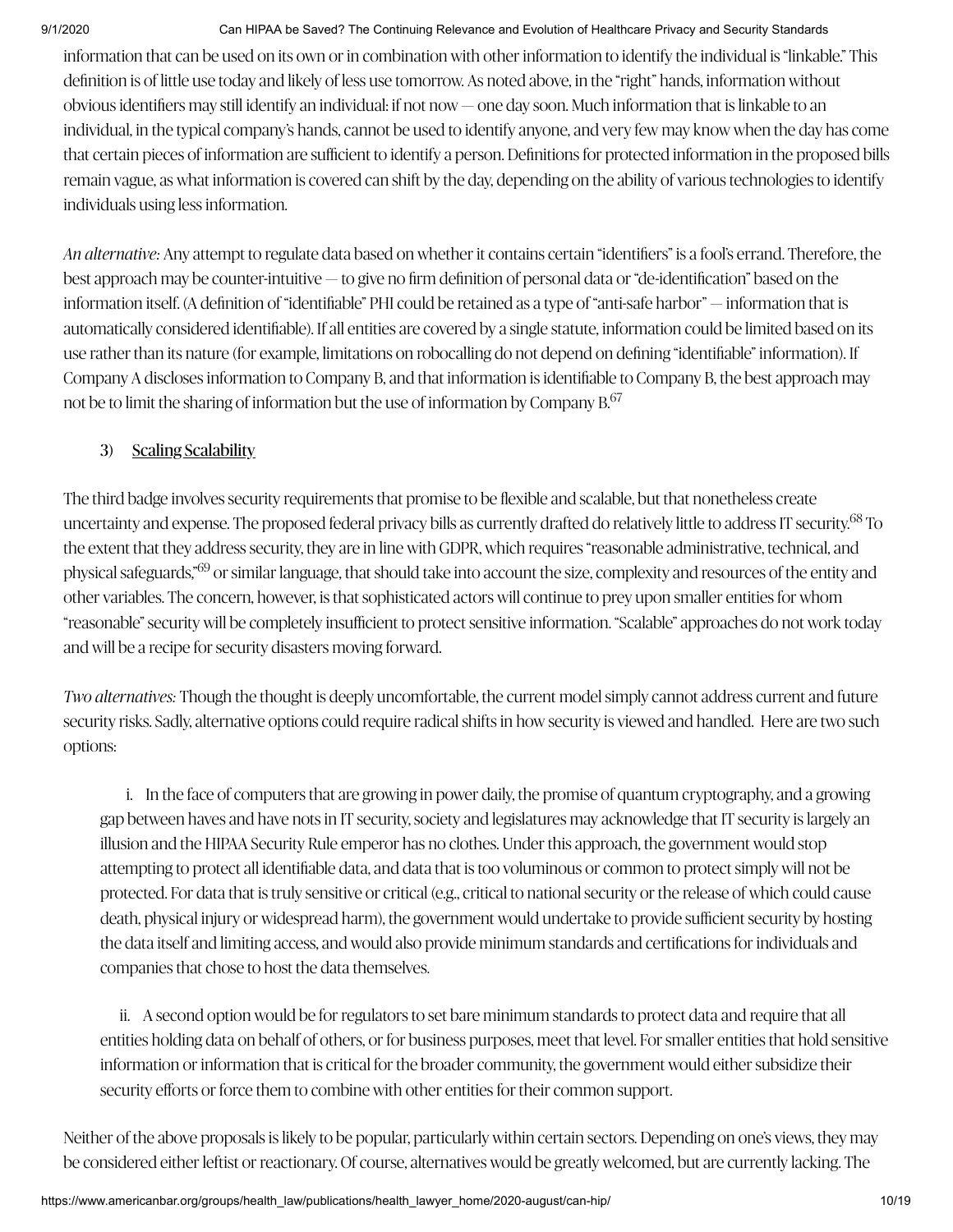only thing known with certainty is that the current approaches do not work and will continue to fail in greater measure.

### 4) The Right Rights

Each of the significant proposed privacy and security bills in Congress includes certain rights of individuals: to know, to access, to receive in an electronic format (portability), to correct and to delete. Provision of such rights can serve an important basis for understanding how businesses use and disclose information. As noted above, these rights are exercised by an exceedingly small percentage of individuals yet create significant burdens for businesses. In short, regulation of privacy and security is not free — to the companies, governments or taxpayers. For example, the state of California estimates that implementation of CCPA will lead to a loss of 9,776 jobs and cost the state between \$467 million and \$16.454 billion, with net in-state investments lowered between \$40 million and \$1.14 billion by 2030.<sup>70</sup> A survey conducted by TrustArc found that 29 percent of businesses expected to spend less than \$100,000 on CCPA compliance (including those who anticipated no costs), while nearly 40 percent expected to spend at least \$500,000, with four percent anticipating costs of over \$5 million.<sup>71</sup> A large part of such costs relate to mapping where particular data is housed such that, upon receipt of an individual's data request, a company may locate the relevant information, determine whether it is appropriate to delete, copy or amend, and then carry out such action, while keeping a record of such activity. While all of the privacy bill proposals provide for such consumer rights, there is little discussion of whether the benefits of those rights offset the burdens on businesses.

Regardless of whether Second Wave and proposed rules are overly burdensome, the reason that many individuals want such rights<sup>72</sup> is because data *has* been abused. Much of the impetus for those rules are the activities of alleged and proven bad actors who are willing to sell or use personal data for detrimental ends. If a local restaurant wants to ask for a customer's email address to send brunch offers, should it be forced to spend tens of thousands of dollars on IT security and legal professionals?

*An alternative:* A bifurcated approach seems preferable. First, all businesses would be required to meet minimum requirements such as opt-in or opt-out for sales of information, and certain uses would be illegal (e.g., using data to impersonate an individual without consent). Second, businesses with revenues above a certain amount, or with a certain volume of sensitive information, would be required to provide individuals with all of the rights typically described in Second Wave regulations. Such businesses are better able to build in costs in their pricing structures and, because they are most able to create societal harm, they should shoulder a higher burden of transparency.

### 5) Transparency and Notices

Many legislators throughout the world possess faith in the power of information to cause people to make wiser choices.<sup>73</sup> This faith extends to a belief that providing individuals with notices will impact whether they provide a company with information or take advantage of the rights discussed in (4) above. The approach, often falling under the rubric of "Fair Information Practices" (FIPs), has yet to show significant impact in how individuals act. The attempt to provide such notices may itself create problems such as providing individuals so many notices that they stop reading any of them. $^{74}$ 

*An alternative:* In considering requirements for "transparency" and notice, one may well remember the State Motto of North Carolina, "Esse quam videri,": "To be rather than to seem." Requiring companies to have a privacy policy readily available to the general public, and forcing them to abide by that policy, is both reasonable and logical. To force companies to deliver up to four different notices at four different times to a single individual (as with CCPA) only increases burdens on businesses and the general apathy of individuals.

### 6) Private Rights of Action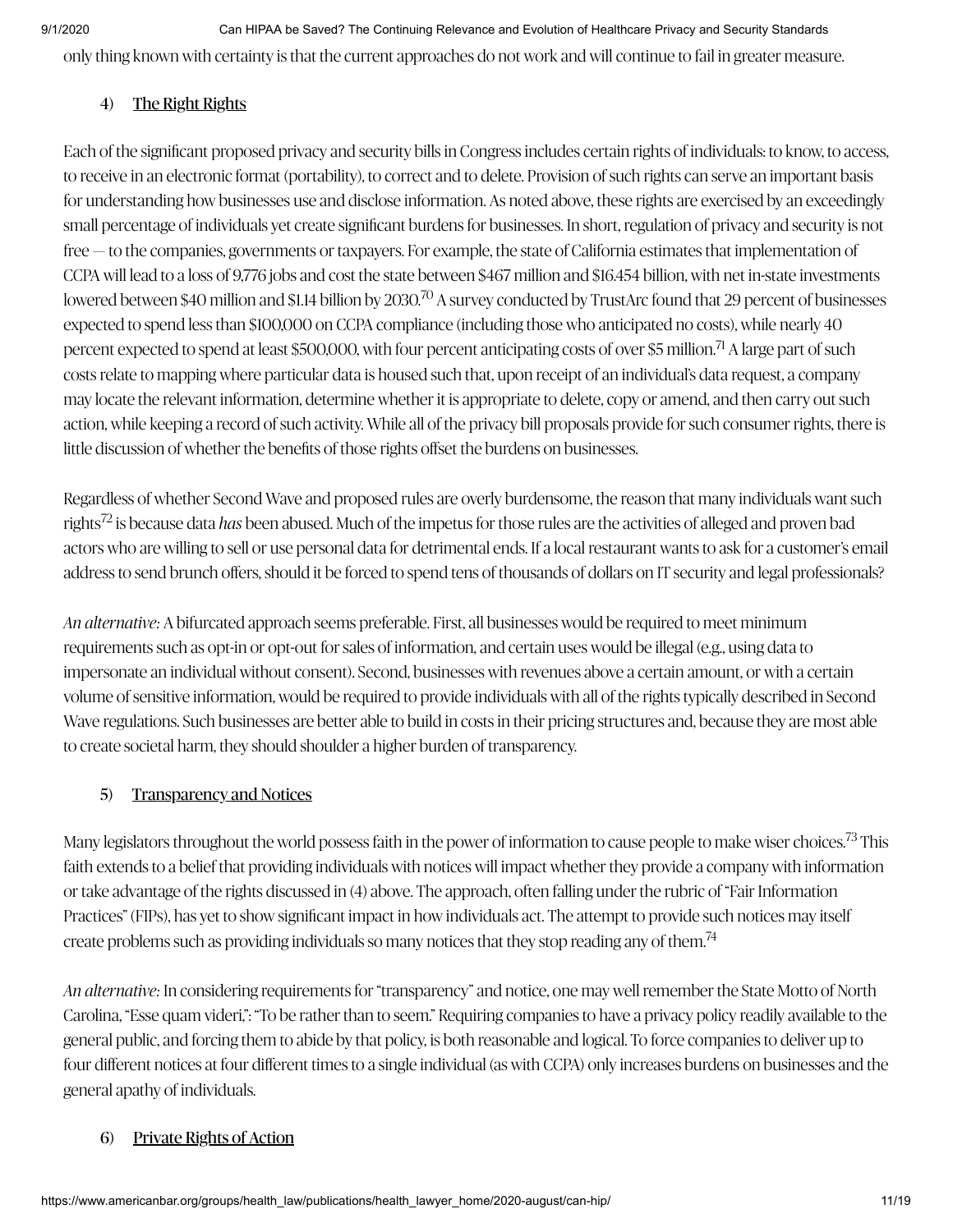A final badge noted above for First Wave rules is the lack of a private right of action permitting individuals to sue businesses for failure to meet regulatory requirements. While GDPR created such a right of action, $^{75}$  CCPA permits private claims only under its security provisions.<sup>76</sup> Whether to include private rights of action is now more a political food fight than a field for thoughtful debate. Note that if penalties become draconian, actors may become overly conservative, and fear of liability could squelch the offering of valuable services, or creative uses of data, that benefit everyone.

### Other Concerns and Modest Proposals

In addition to the above concerns that current regulatory schema have brought to light, there are other areas that should be considered in creating a way forward.

### *Technoloy, Including DLT*

Any proposed regulations should very much consider the exponential pace of technological development<sup>77</sup> and upcoming technologies. Unfortunately, the Second Wave of regulations, including those currently proposed in Congress, tend to hamstring development and make implementation of certain new tools such as DLT difficult.

*An alternative:* Broad exemptions, or at a minimum an exemption process, for new technologies should be built into legislation, permitting future companies to implement technoloy based on a review of potential impacts on individuals and society. While GDPR requires that controllers undertake a data protection impact assessment and consult with supervisory authorities, it is an additional *requirement* rather than an *exemption*. Permitting a process for public review, publication of an impact assessment and implementation of new technology together with clear, reasonable and widely accepted limitations may help these regulations to gain favor and protect both the economy and privacy. More broadly, however, technoloy is short-lived and constantly evolving. Regulations can be much more long-lived and change more slowly. As such, they must either allow for greater latitude for change (e.g., by building in sophisticated exceptions for new technologies on the horizon, such as quantum computing, AI and DLT) or accelerate their own change with mechanisms such as sunset provisions. $^{78}$ 

### *The Pandemic*

COVID19 and governmental responses are bringing privacy concerns to the fore. Often the discussion is posed as weighing privacy against public health, such as in the context of monitoring individuals' movements.<sup>79</sup> Ultimately, some difficult decisions must be made in how to weigh public safety against privacy. While far beyond the scope of this article, HIPAA has proven problematic in this context. For example, HIPAA generally relies on reporting to governmental units of outbreaks and public concerns. COVID19 has overwhelmed those agencies, and they have understandably been slow to provide individuals with needed information. In certain situations, covered entities have chosen to abide by their understanding of HIPAA regardless of consequences, e.g., refusing to disclose information, or even requesting authorizations from patients, in situations where their actions endanger the safety of numerous individuals. $^{80}$ 

In short, in the 20 years since the release of the "final" HIPAA privacy regulations, there have been revealed a myriad of weaknesses of the regulations. COVID19 made the potential impact obvious and poignant in just a matter of weeks.

### **Conclusion**

Privacy and security requirements can be greatly improved. Unfortunately, there is little reason to believe that any current proposals will materially improve HIPAA, nor is there reason to believe that they pose a likelihood of long-term success. The problem with these attempts is neither a lack of will, nor a lack of debate. The problem appears to be a lack of understanding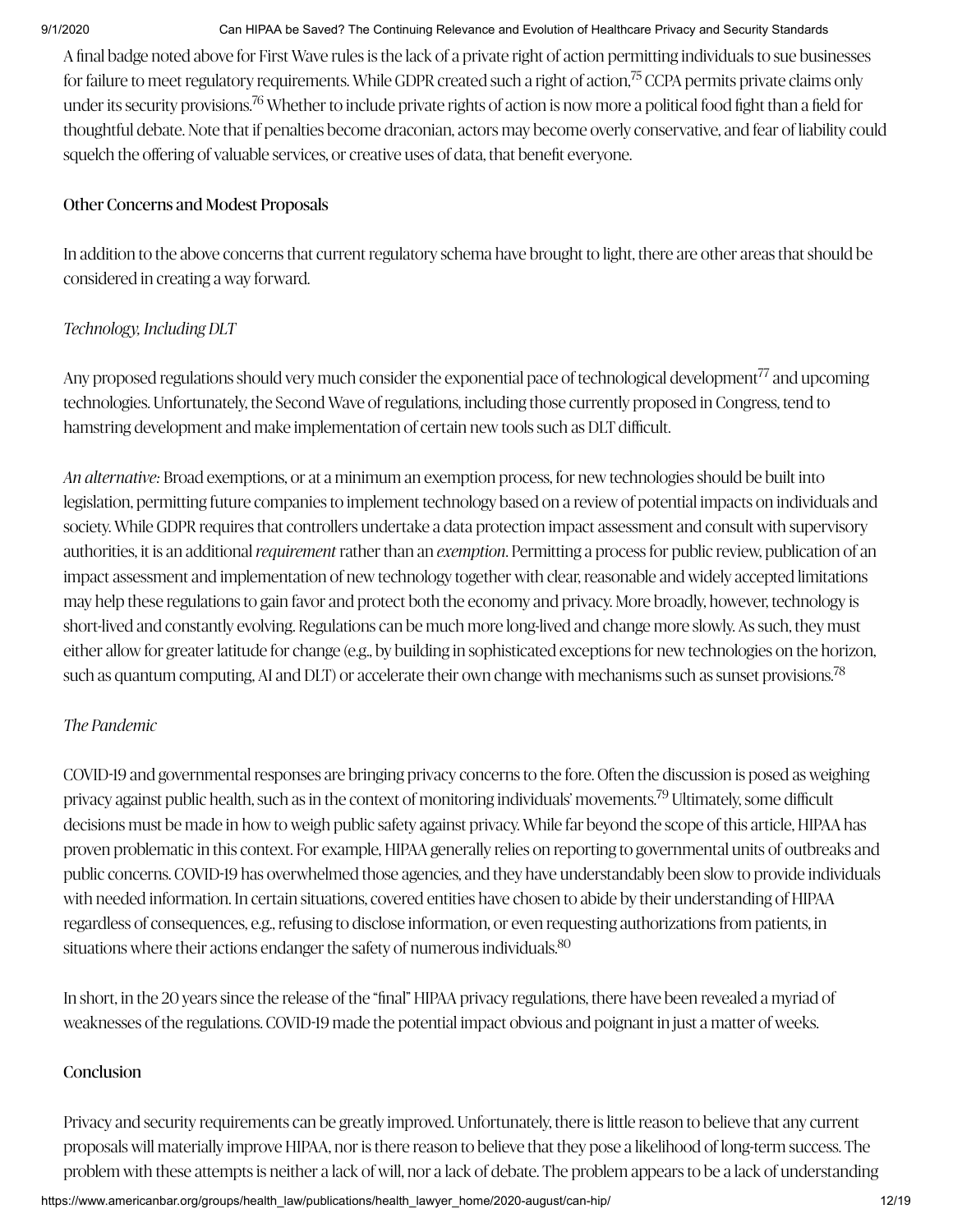and creativity. Legislators and agencies, working with stakeholders, can improve privacy and create room for progress, but only by taking a step back, bringing in unbiased experts in technoloy and human needs, and respecting the obligations each of us carries to value each other's confidences, personhood and freedoms.

Whether HIPAA can be saved must be answered as both "*absolutely yes*" and "*absolutely no.*" The "yes" is clear insofar as HIPAA has become synonymous with the protection of privacy. That legacy should, and likely will, be preserved. HIPAA can be saved, as well, by new laws that broaden the privacy and security of health information. The "no," however, is that HIPAA reflects a now antiquated view of what must be protected (only health information, narrowly defined, when held by a narrow band of actors), belief by Congress that health information should be treated differently from other sensitive information, and trust by society that reasonable providers applying reasonable security measures will adequately protect our data. The hard-to-avoid conclusion is that neither the First Wave nor Second Wave approaches will adequately address current and future privacy and security concerns, which leaves only one hope: that a radical shift in thinking can lead to a broader, more inclusive and more realistic Third Wave — a wave to carry us forward into a new understanding of privacy and the role of government in protecting our most intimate possession.

- Pub.L. 104191, 110 Stat. 1936, August 21, 1996. *1*
- In 1994, electronic processing of claims accounted for less than half of all transactions. Between 2004 and 2017 electronic health record (EHR) adoption increased from 20.8% to 86.9%, with a major jump between 2011 and 2013, likely impacted by the HITECH provisions of the American Recovery and Reinvestment Act of 2009, which required Stage 1 meaningful use attestation beginning in 2011. *2*
- *Four years later*, in September 2000, the Office of the Assistant Secretary for Planning and Evaluation, U.S. Department of Health & Human Services, Frequently Asked Questions about Electronic Transaction Standards Adopted under HIPAA (ASPE FAQs) [https://aspe.hhs.gov/report/frequently-asked-questions-about-electronic-transaction-standards-adopted](https://aspe.hhs.gov/report/frequently-asked-questions-about-electronic-transaction-standards-adopted-under-hipaa)under-hipaa included the question, "Does the law require physicians to buy computers?" *3*
- ASPE FAQs. *4*
- Determining the total amount of savings brought about by these rules, known as the Transaction Rules, is difficult. The American Medical Association (AMA), however, has stated that physicians utilizing HIPAA standard electronic transactions are "saving thousands of dollars annually." *See* <https://assets.ama-assn.org/resources/images/psa/hipaa-tcs.pdf>. *5*
- *See* comments from the Centers for Medicare & Medicaid Services, with the publication of the final security rule, 68 Fed. Reg. No. 34, 8334 (Feb. 20, 2003) Section I. *6*
- 45 C.F.R. Part 164, Subpart C. *7*
- *Id. 8*
- *See* Conn, J., "HIPAA, 10 years after," *Modern Healthcare*, Aug. 7, 2006, *9*

<https://www.modernhealthcare.com/article/20060807/NEWS/608070324/hipaa-10-years-after> ("while privacy and confidentiality of patient data has always been important to AHIMA members, HIPAA 'pushed it to the front of the brain on day-to-day issues'"). The privacy provision of HIPAA was added during a time when a stand-alone health privacy law was being reviewed in the Senate but did not look like it would make it out of committee. Lechner, "How did we get a health privacy law?" *Quill*, Sept. 23, 2003.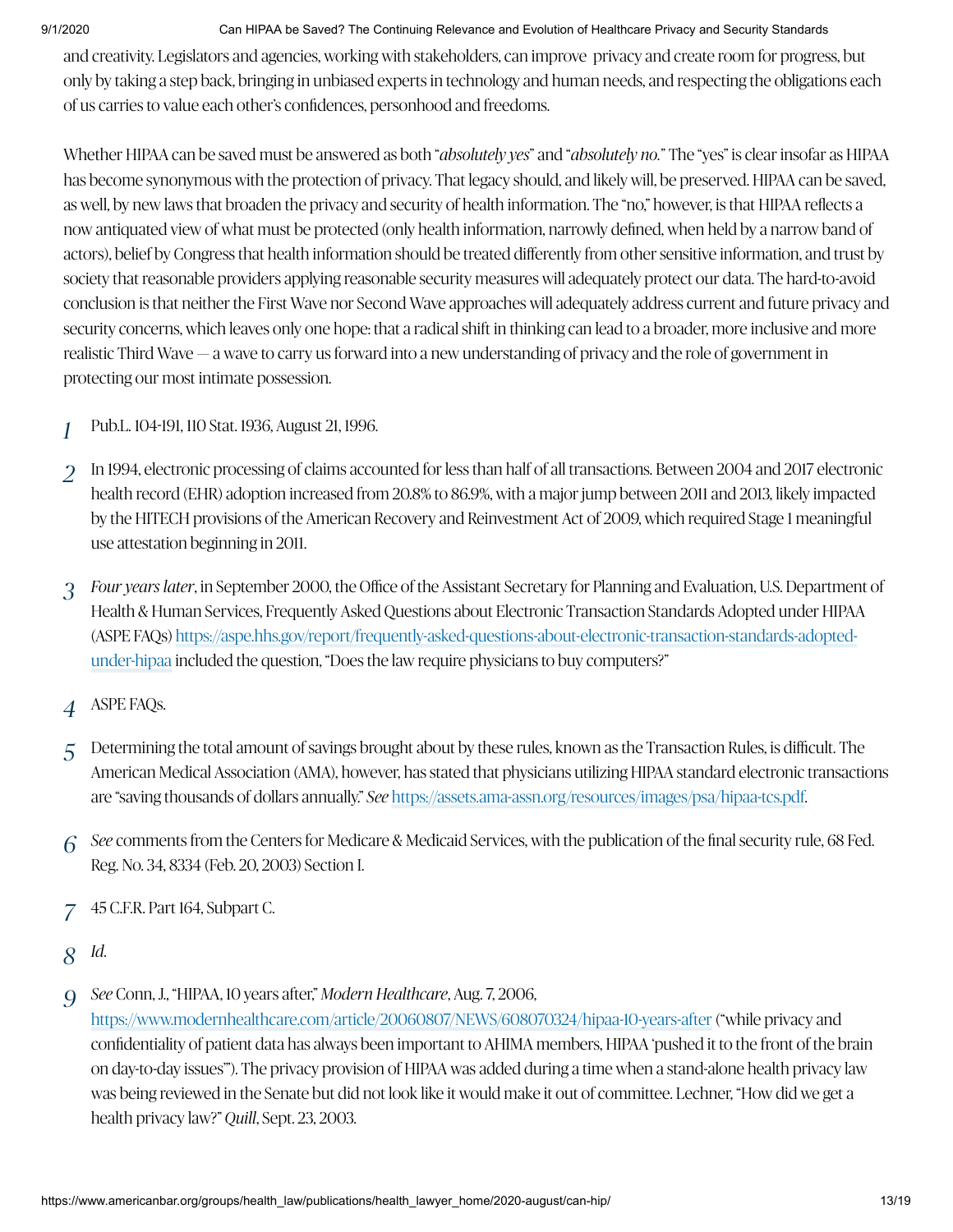- 10Money Magazine, Aug. 1997, as reported by the Electronic Privacy Information Center, https://epic.org/privacy/survey/ and Privacy Rights Clearinghouse, <https://privacyrights.org/resources/public-attitudes-about-privacy-information>.
- . *11* <https://morningconsult.com/2019/12/18/most-voters-say-congress-should-make-privacy-legislation-a-priority-next-year/>
- Pub.L. 106102, 113 Stat. 1338 (Nov. 12, 1999). *12*
- One might also include among this First Wave of statutes governing privacy or the sense of privacy: the Children's Online *13* Privacy Protection Act (COPPA), Pub.L. 105277, 112 Stat 2681728 (Oct. 21, 1998); the Controlling the Assault of Non-Solicited Pornography And Marketing (CANSPAM) Act of 2003, Pub.L. 108187, 117 Stat. 2699 (Dec. 16, 2003); and the Telephone Consumer Protection Act of 1991 (TCPA), Pub.L. 102243, 105 Stat. 2402 (Dec. 20, 1991).
- These badges are likely influenced by the Federal Trade Commission (FTC) Fair Information Practice Principles, as *14* provided in a Report to Congress dated June 1998, [https://www.ftc.gov/sites/default/files/documents/reports/privacy](https://www.ftc.gov/sites/default/files/documents/reports/privacy-online-report-congress/priv-23a.pdf)online-report-congress/priv-23a.pdf. These principles include notice/awareness, choice/consent, access/participation, integrity/security and enforcement redress.
- Though as noted below these were more specific than security requirements in later statutes and regulations. *15*
- $16$  To be more exact, the HIPAA Security Rule makes encryption "addressable." HIPAA's Breach Notification Rule at 45 C.F.R. Part 164, Subpart D applies only to "unsecured protected health information." Health records that are encrypted in accordance with NIST standards are considered secured and not subject to the Breach Notification Rule (assuming at the time of a breach the PHI could not be accessed in a readable format).
- 45 C.F.R. § 164.506(b) provides that a covered entity "*may*" obtain consent of an individual to use or disclose PHI for *17* treatment, payment and healthcare operations. Consent is not mandatory. This consent is distinct from the ability of an individual to "authorize" uses and disclosures of PHI.
- In the case of healthcare providers, it is further limited to those that transmit health information in electronic form in *18* connection with a transaction covered by the Administrative Simplification rules. "Health care clearinghouses" are entities that translate health information from nonstandard formats into standard data elements or vice versa.
- *See* comments from HHS with first final HIPAA Privacy Rule, <sup>65</sup> Fed. Reg. <sup>68</sup> No. 250, <sup>82471</sup> (Dec. 28, 2000). *19*
- The Health Information Technoloy for Economic and Clinical Health (HITECH) Act, Title XIII of the American Recovery *20* and Reinvestment Act of 2009 (Pub.L. 1115), Section 13404 made the HIPAA Security Rule, the obligations required to be in a business associate agreement, and relevant provisions of the HITECH Act applicable directly to business associates.
- Though such sale, use, disclosure, etc. may be subject to other limitations, e.g., under state law or FTC limitations. *21*
- 68 Fed. Reg. No. 34, 8335. *22*
- $23$  "Equally," in this sense, relates to the cost for hiring professionals and undertaking universal requirements. In some cases, smaller entities may have additional burdens in locating resources or creating a compliance program, whereas larger entities may have such assets at hand.
- At least theoretically, if required to protect against reasonable threats, an entity may be mandated to adopt measures not *24*listed in the HIPAA Security Rule. One example could be adoption of a vendor assessment program, which is a staple of security compliance programs but completely omitted from HIPAA Security Rule requirements.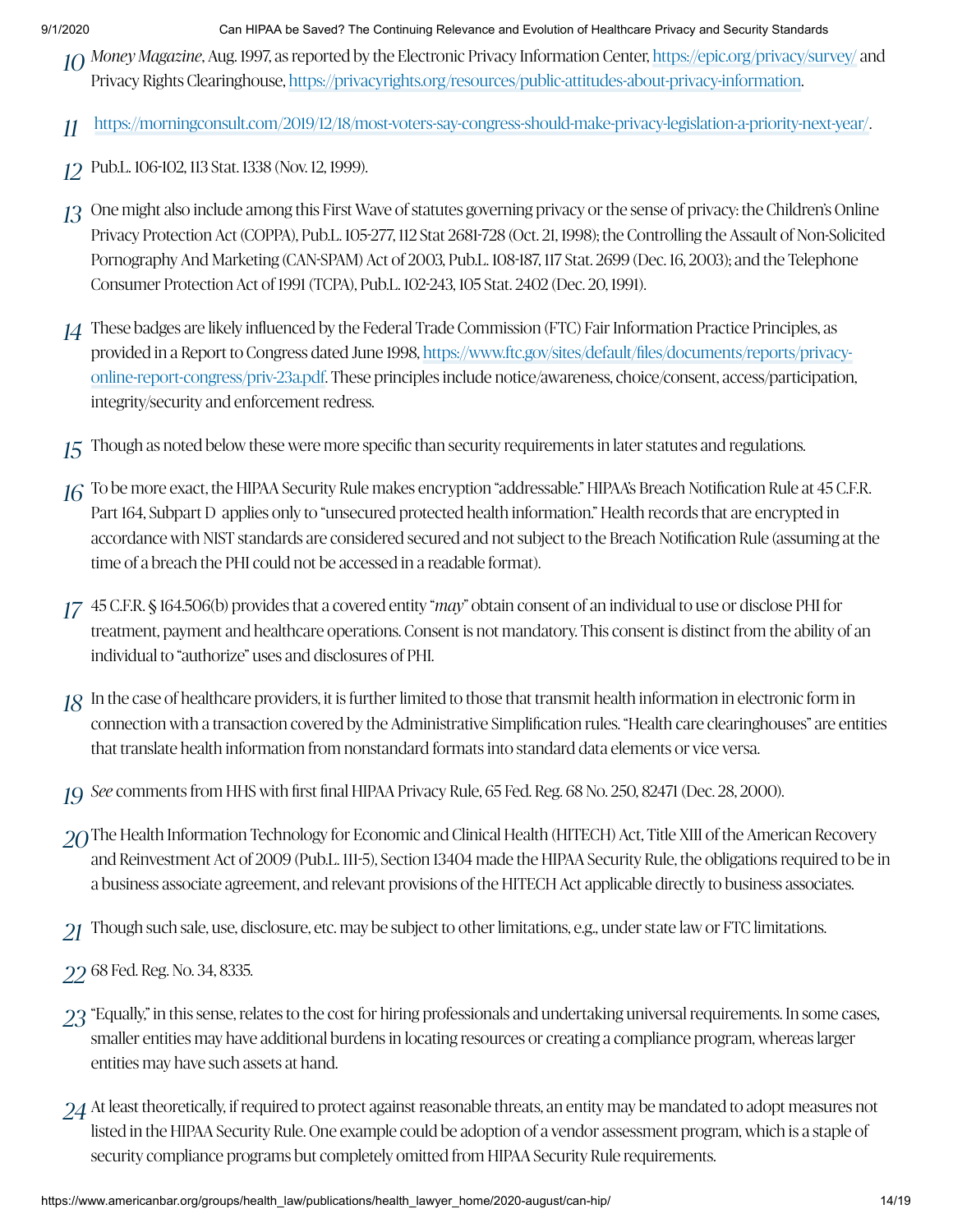45 C.F.R. § 164.308. *25*

- 45 C.F.R. § 164.312. *26*
- 45 C.F.R. § 164.310. *27*
- *See,* for example, various settlements with the Office for Civil Rights (OCR) relating to failure to conduct a risk assessment *28* or implement sufficient administrative protections. [https://www.hhs.gov/about/news/2020/03/03/health-care-provider](https://www.hhs.gov/about/news/2020/03/03/health-care-provider-pays-100000-settlement-ocr-failing-implement-hipaa.html)pays-100000-settlement-ocr-failing-implement-hipaa.html (\$100,000 settlement with a physician practice for failure to conduct a risk analysis); <https://www.hhs.gov/about/news/2017/04/12/overlooking-risks-leads-to-breach-settlement.html> (\$400,000 settlement with a federally qualified health center for lack of risk analysis or implementation of risk management plan). Much larger settlements have been entered into with larger covered entities, ranging up to \$16 million.
- There are a handful of automated approaches to HIPAA compliance that claim to be less expensive yet customized to the *29* client. For purposes of full disclosure, one such product is HIPAA2Z™ ([www.hipaa2z.com](http://www.hipaa2z.com/)), which is a HIPAA privacy and security compliance platform developed by the author.
- The author is not aware of any surveys of how often covered entities receive requests under these rights, but anecdotally *30* is aware of Fortune 100 covered entities that annually receive less than 10 of most of these types of requests.
- There are four narrow exceptions of types of information that are not considered PHI but otherwise meet the definition. *31*
- 45 C.F.R. §§ 164.502(d)(2) and 164.514(a). *32*
- 45 C.F.R. § 164.514(b). *33*
- The alternative method involves acquiring the certification of an expert that the risk is very small that the information *34* could be used to identify an individual.
- . *35* <https://www.hhs.gov/hipaa/for-professionals/special-topics/cloud-computing/index.html>
- $36$  "Ransomware" is a general term for a broad variety of malicious software. In some cases, a ransomware attack may involve access to, or exfiltration of, information.
- A ransomware attack would, however, meet the definition of a "security incident," which requires implementing response *37* and reporting procedures. *See* 45 C.F.R. § 164.304.
- . *38* <https://www.hhs.gov/sites/default/files/RansomwareFactSheet.pdf>
- *Id.* Emphasis added. *39*
- . terminate-access/index.html?language=es *40* [https://www.hhs.gov/hipaa/for-professionals/faq/2074/may-a-business-associate-of-a-hipaa-covered-entity-block-or-](https://www.hhs.gov/hipaa/for-professionals/faq/2074/may-a-business-associate-of-a-hipaa-covered-entity-block-or-terminate-access/index.html?language=es)
- A nefarious cloud service user with no intent to pay its bill theoretically could request that the cloud provider execute a *41* business associate agreement, though not storing PHI with the provider, knowing that the cloud provider would be forced to return the user's data even if payment was not made under the assumption that PHI was involved.
- Each has received such treatment. *See*, for example, Epstein, Wyman and Wilkinson, "Blockchain Meets Healthcare: *42*Understanding the Business Model and Implementing Initiatives," ACC Docket, Aug. 28, 2017,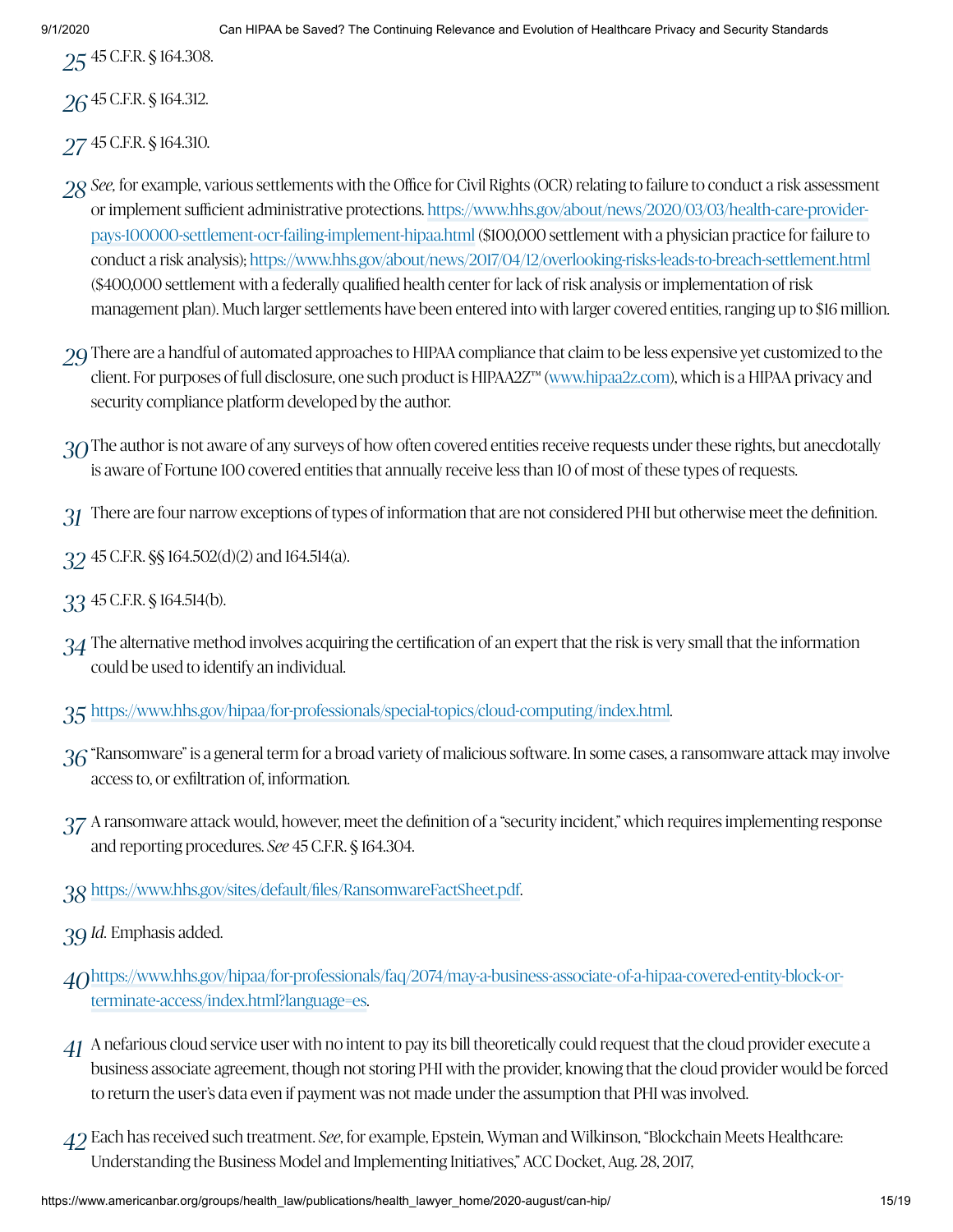<https://www.nelsonmullins.com/storage/4db2ba62b5531942d89ab659e2921280.pdf>; Bass, Todaro, Epstein and Wyman, "Blockchain In Healthcare: An Executive Update," Health IT Outcomes, Feb. 15, 2017, <https://www.healthitoutcomes.com/doc/blockchain-in-healthcare-an-executive-update-0001>; Wyman, "Navigating the Risks of New Healthcare Technologies," Nashville Medical News, July 16, 2019, . <https://www.nashvillemedicalnews.com/navigating-the-risks-of-new-healthcare-technologies-cms-3148>

- Such is the hope. *See* Falkon, "The Story of the DAO Its History and Consequences" The Startup, Medium, Dec. 24, 2017, *43* . <https://medium.com/swlh/the-story-of-the-dao-its-history-and-consequences-71e6a8a551ee>
- *See supra* n. 42, Epstein, Wyman and Wilkinson. *44*
- $45$  It is very unlikely that an EHR will ever be fully housed in a distributed ledger, as DLT technology does not permit holding large amounts of information, and the technology is comparatively slow. As such, DLT would likely use encrypted "pointers" to non-Blockchain EHR databases. For further discussion, *see supra* n. 42, Epstein, Wyman and Wilkinson as to why HIPAA currently permits most Blockchain use cases in healthcare.

EU 2016/679. *46*

- 47 CA Civil Code Title 1.81.5 added by Stats. 2018, Ch. 55, Sec. 3, codified at Cal. Civ. Code 1798.100-1798.199.
- *See* Bennett, Bertin, Cooper, Kostka, Nash, Nonaka and Van Quathem, "The GDPR and Blockchain," Inside Privacy, July 24, *48* 2018, <https://www.insideprivacy.com/international/european-union/the-gdpr-and-blockchain/>; "GDPR, CCPA, Blockchain and Renewable Enery: Policy Lagging Behind Technoloy" The National Law Review, Feb. 1, 2019, . [https://www.natlawreview.com/article/gdpr-ccpa-blockchain-and-renewable-enery-policy-lagging-behind-technoloy](https://www.natlawreview.com/article/gdpr-ccpa-blockchain-and-renewable-energy-policy-lagging-behind-technology)
- For example, by using entangled particles such that any attempt by a third party to intercept a message would *49* immediately cause the particles' quantum state to collapse and reveal the interception.
- Varmeer, Peet, Securing Communications in the Quantum Computing Age, *50* . [https://www.rand.org/pubs/research\\_reports/RR3102.html](https://www.rand.org/pubs/research_reports/RR3102.html)
- In 1997, Dr. Latanya Sweeney, using an insurance data set that had been stripped of direct identifiers, identified *51* Massachusetts Governor William Weld within a public data set, primarily by utilizing publicly-available Cambridge voting records. While this re-identification received much publicity, it appears that such a feat, at least at the time, could not easily have been replicated for less-famous individuals not already known to be in the relevant data set. *See* Barth-Jones, "The "Re-identification" of Governor William Weld's Medical Information: A Critical Re-examination of Health Data [Identification Risks and Privacy Protections,](https://papers.ssrn.com/sol3/papers.cfm?abstract_id=2076397) Then and Now," SSRN, June 4, 2012, https://papers.ssrn.com/sol3/papers.cfm? . abstract\_id=2076397
- . *52* <https://www.infosecurity-magazine.com/news/netflix-second-data-challenge-on-revealing/>
- 53 Yoo, J.S., Thaler, A., Sweeney, L., & Zang, J. (2018), Risks to Patient Privacy: A Re-identification of Patients in Maine and Vermont Statewide Hospital Data, *Technology Science,* <https://techscience.org/a/2018100901/>; Na, L., Yang, C., Lo, C.C., Zhao, F., Fukuoka, Y., & Aswani, A. (2018), Feasibility of Reidentifying Individuals in Large National Physical Activity Data Sets From Which Protected Health Information Has Been Removed With Use of Machine Learning, *Journal of the* A*merican Medical Association,* <https://jamanetwork.com/journals/jamanetworkopen/fullarticle/2719130>; Cohen, J.K. (2019), *AI can re‐identify de‐identified health data, study finds,* https://www.beckershospitalreview.com/artificial‐ intelligence/ai‐can‐re‐identify‐de‐identified‐health‐data‐study‐finds.html.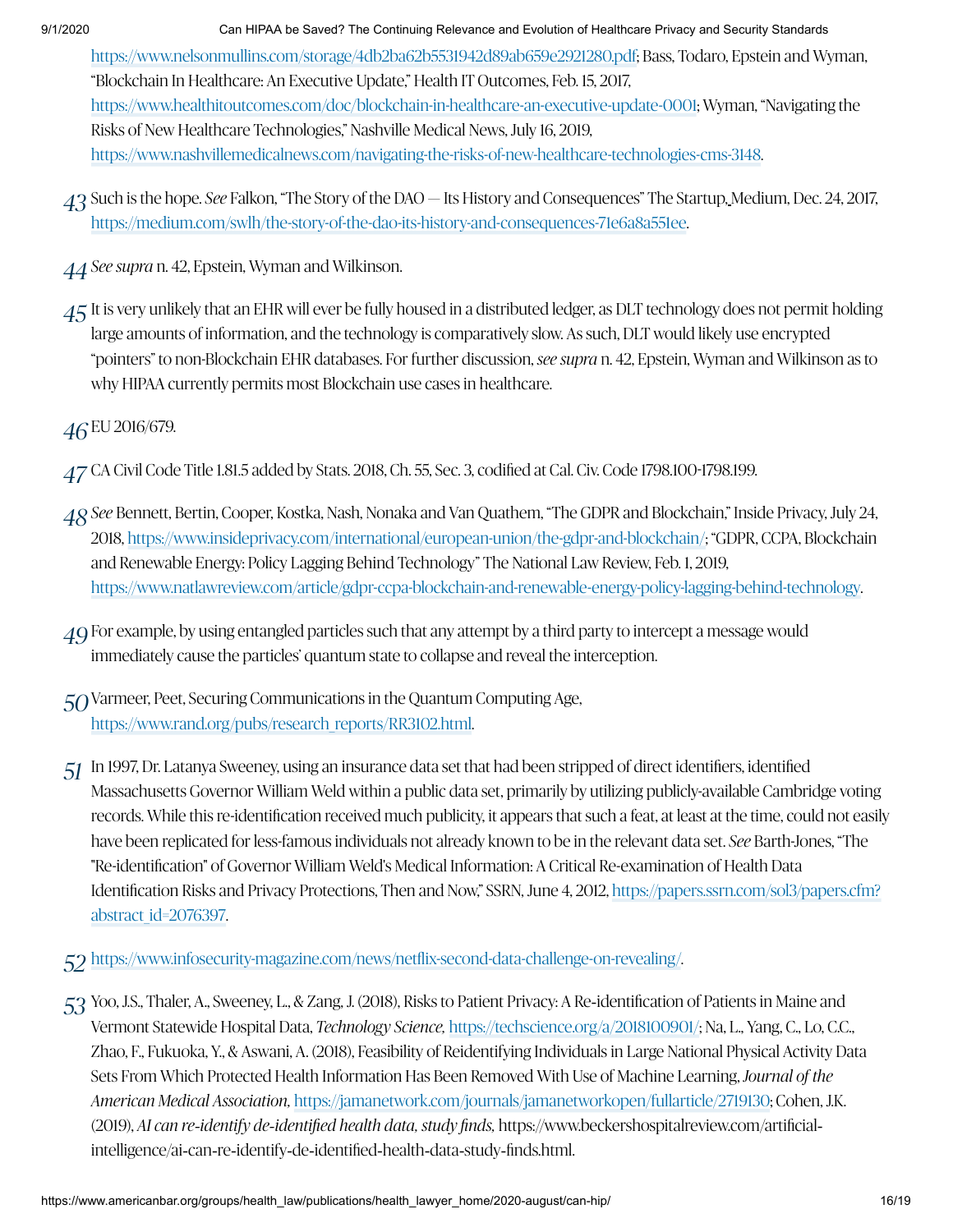- The applications were ultimately denied on April 29, 2020, not because the inventions themselves were not patentable, *54* but because there was not listed a "natural person" as the inventor. [utm\\_campaign=subscriptioncenter&utm\\_content=&utm\\_medium=email&utm\\_name=&utm\\_source=govdelivery&utm\\_term](https://www.uspto.gov/sites/default/files/documents/16524350_22apr2020.pdf?utm_campaign=subscriptioncenter&utm_content=&utm_medium=email&utm_name=&utm_source=govdelivery&utm_term)= https://www.uspto.gov/sites/default/files/documents/16524350\_22apr2020.pdf?
- As partially detailed above, HHS and OCR have continued to evolve approaches and address new issues. The regulations *55* themselves have not been subject to significant revisions since publication of HITECH-related modifications in early 2013. 78 Fed. Reg. No. 17, 5566 (Jan. 25, 2013).
- N.Y. Gen Bus. Law 899-bb. *56*
- GDPR Article 4(7). *57*
- GDPR Article 4(11). *58*
- One might argue that GDPR *security* requirements (Articles 32 34) are much looser than those within HIPAA. Activities *59* required under GDPR also can vary to a degree based on an entity's size and the nature of its business.
- CA Attorney General Final Text of Regulation (Jun. 1, 2020) Article 2, Section 999.304 308. *60*
- 61 See, for example, S.3456, Consumer Data Privacy and Security Act of 2020 (CDPSA), https://www.congress.gov/bill/116th-; S.2986, Consumer Online Privacy Rights Act [congress/senate-bill/3456/text#toc-ida36d4215c4c7482797c049d449e342d7](https://www.congress.gov/bill/116th-congress/senate-bill/3456/text#toc-ida36d4215c4c7482797c049d449e342d7) (COPRA), <https://www.congress.gov/bill/116th-congress/senate-bill/2968/text>; United States Consumer Data Privacy Act of 2019 Staff Discussion Draft introduced by Sen. Roger Wicker (CDPA), <https://aboutblaw.com/NaZ>; and the draft bill released by staff for the House Energy and Commerce Committee (Energy Bill), Bipartsian-Staff-Discussion-Draft.pdf. Discussions of the above relate to proposals or bills as initially submitted or released and may not take into account revisions. [https://privacyblogfullservice.huntonwilliamsblogs.com/wp-content/uploads/sites/28/2019/12/2019.12.18Privacy-](https://privacyblogfullservice.huntonwilliamsblogs.com/wp-content/uploads/sites/28/2019/12/2019.12.18-Privacy-Bipartsian-Staff-Discussion-Draft.pdf)
- 15 U.S.C. § 41 et seq. *62*
- 63 The CDPA also would not preempt HIPAA, and the Energy Bill is currently silent on the question.
- Among the largest cloud providers, as of the date of this article, the following entities had the following total market *64* capitalization (rounded): AWS (Amazon): 1.14 Trillion; Azure (Microsoft): 1.3 Trillion; Google Cloud (Google): 1.3 Trillion; IBM Cloud (IBM): 122 Billion.
- These concepts are defined in various ways among various bills and rules, e.g., "controller" (GDPR) "business" (CCPA) or *65* "covered entity" (various proposed rules).
- *See supra* n. 55. *66*
- $67$  An issue could arise if the bare holding of information by Company B is a concern, e.g., embarrassing or commercially sensitive information that cannot be "unseen." Sufficient safeguards could be introduced to address this unusual scenario.
- For a further discussion, *see* Kosseff, "Congress Is Finally Tackling Privacy! Now Let's Do Cybersecurity," Slate, Dec. 3, 2019, *68* https://slate.com/technology/2019/12/congress-national-privacy-law-cybersecurity.html.

CDPSA Section 6. *69*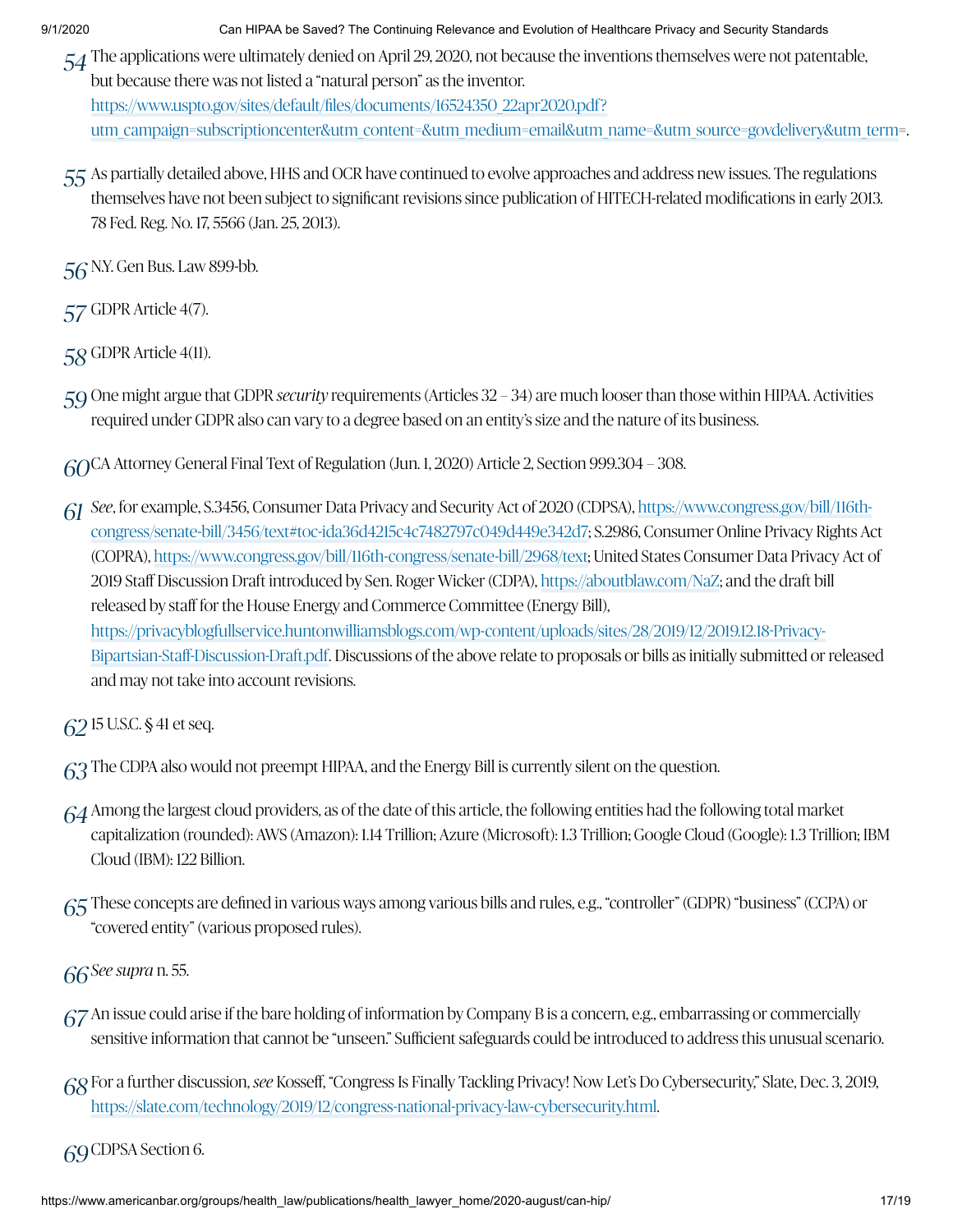- State of California, Department of Finance Economic and Fiscal Impact Statement, (EFIS) *70* . The estimate also estimated statewide benefits [https://www.oag.ca.gov/sites/all/files/aweb/pdfs/privacy/ccpa-std399.pdf](https://www.oag.ca.gov/sites/all/files/agweb/pdfs/privacy/ccpa-std399.pdf) from expanded "legal and IT related compliance services in CA."
- State of California Department of Justice, Office of the Attorney General, Standardized Regulatory Impact Assessment: *71* California Consumer Privacy Act of 2018 Regulations, Prepared by Berkeley Economic Advising and Research, LLC, Aug. 2019, https://www.oag.ca.gov/sites/all/files/agweb/pdfs/privacy/ccpa-isor-appendices.pdf.
- *See supra* n. 10 and 11. *72*
- For a high-level discussion of price transparency and its failure to impact consumer buying in healthcare, *see* "Will Price *73* Transparency in Health Care Lower Costs or Backfire? Knowledge@Wharton, July 2, 2019. <https://knowledge.wharton.upenn.edu/article/will-price-transparency-health-care-lower-costs-backfire/>
- *See* Kint, "Is it Time to Rethink Notice and Choice as a Fair Information Privacy Practice?" Cyber Law Monitor, Feb. 13, 2019, *74* . Note, however, that requirements for notices do have an advantage insofar as enforcement agencies may hold practice/ companies accountable for failure to meet the standards set forth in their privacy policies. One may also argue, however, that this "advantage" encourages businesses to either not have any privacy policy or, where required, make them as vanilla and filled with caveats as possible. [https://www.cyberlawmonitor.com/2019/02/13/is-it-time-to-rethink-notice-and-choice-as-a-fair-information-privacy-](https://www.cyberlawmonitor.com/2019/02/13/is-it-time-to-rethink-notice-and-choice-as-a-fair-information-privacy-practice/)
- GDPR, Article 79. *75*
- CCPA 1798.150. *76*
- One may argue that Moore's Law (that the number of transistors on a microchip doubles every two years) is slowing (as *77* was inevitable). The broader belief that "technology" (when defined broadly) is growing exponentially may be a bit vague but has support. Should Neven's law regarding quantum computing prove true, the rate of technological advancement going forward may prove to be doubly exponential. *See*, generally, Hartnett, "A New Law to Describe Quantum Computing's Rise?" Quanta Magazine, June 18, 2019, [https://www.quantamagazine.org/does-nevens-law-describe-](https://www.quantamagazine.org/does-nevens-law-describe-quantum-computings-rise-20190618/). quantum-computings-rise-20190618/
- *See* Epstein, Wyman and Wilkinson, n. 42 *supra,* p. 64, for a brief discussion on how smart contracts might impact and *78* improve regulatory processes. Other approaches might include sunset provisions that force regulators and/or legislators to regularly reassess current technologies and related statutory and regulatory schemes.
- On May 7, 2020 U.S. Sens. Wicker, Thune, Moran and Blackburn introduced the "COVID19 Consumer Data Protection *79* Act," https://www.commerce.senate.gov/services/files/A377AEEB-464E-4D5E-BFB8-11003149B6E0. The Act relies on the same Second Wave assumptions and approaches described above, e.g., reliance on notice, a privacy policy and active consent, definitions of "aggregate" and "de-identified" data, and personal rights to deletion or de-identification and data minimization.
- These situations were not addressed in guidance from HHS relaxing enforcement of HIPAA rules due to COVID19. This *80*situation was not made better by GDPR in the European Union, as various supervisory authorities released contrary statements on issues such as the ability to take employees' temperatures.

# About the Author